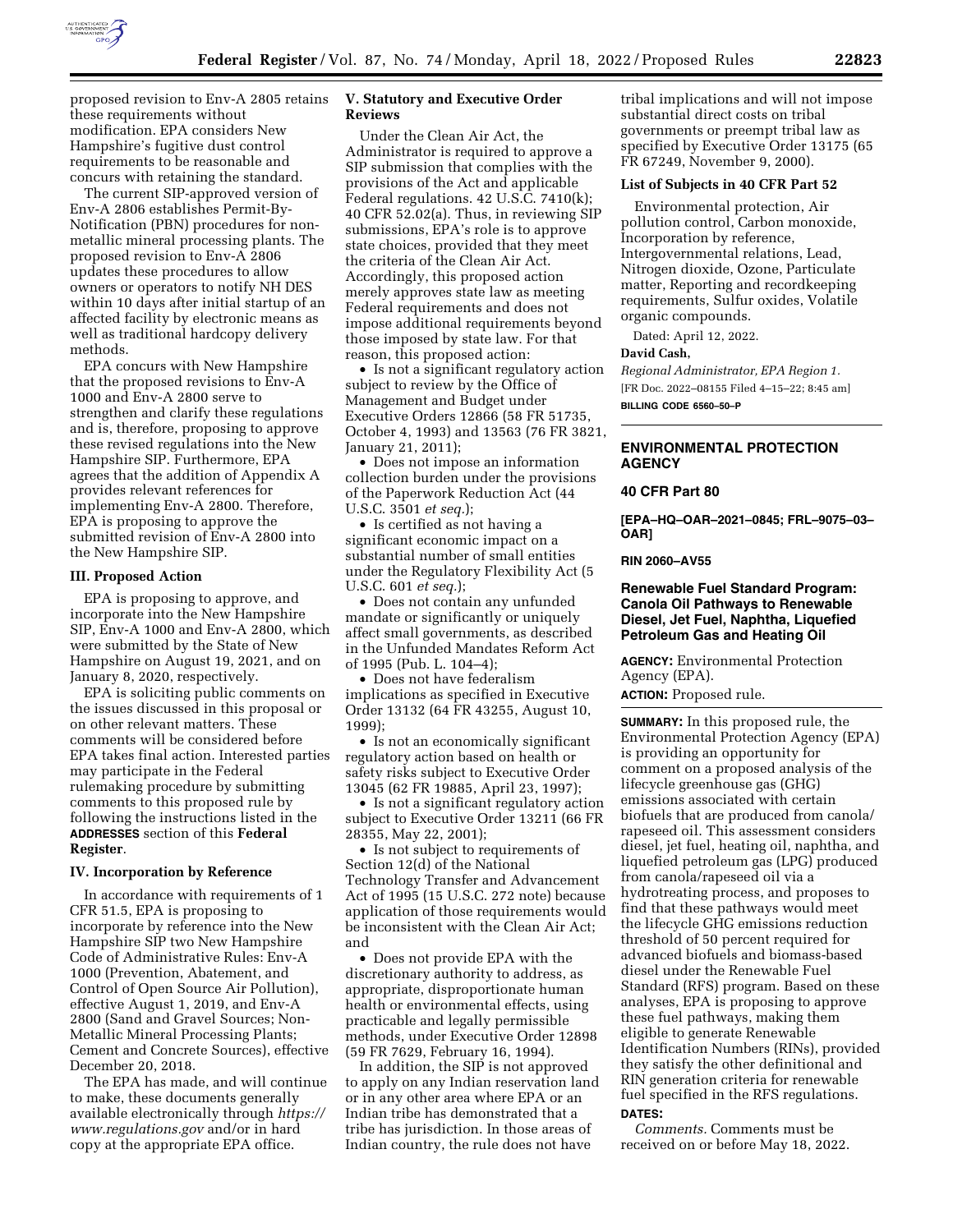*Public hearing.* EPA will not hold a public hearing on this matter unless a request is received by the person identified in the **FOR FURTHER INFORMATION CONTACT** section of this preamble by May 3, 2022. If EPA receives such a request, we will publish information related to the timing and location of the hearing and a new deadline for submission of public comments.

**ADDRESSES:** You may send comments, identified by Docket ID No. EPA–HQ– OAR–2021–0845, by any of the following methods:

• *Federal eRulemaking Portal: <https://www.regulations.gov>* (our preferred method). Follow the online instructions for submitting comments.

• *Email: [a-and-r-Docket@epa.gov.](mailto:a-and-r-Docket@epa.gov)*  Include Docket ID No. EPA–HQ–OAR– 2021–0845 in the subject line of the message.

• *Mail:* U.S. Environmental Protection Agency, EPA Docket Center, OAR, Docket EPA–HQ–OAR–2021– 0845, Mail Code 28221T, 1200 Pennsylvania Avenue NW, Washington, DC 20460.

• *Hand Delivery or Courier (by scheduled appointment only):* EPA Docket Center, WJC West Building, Room 3334, 1301 Constitution Avenue NW, Washington, DC 20004. The Docket Center's hours of operations are 8:30 a.m.–4:30 p.m., Monday–Friday (except Federal Holidays).

*Instructions:* All submissions received must include the Docket ID No. for this rulemaking. Comments received may be posted without change to *[https://](https://www.regulations.gov) [www.regulations.gov,](https://www.regulations.gov)* including any personal information provided. For the full EPA public comment policy, information about CBI or multimedia submissions, and general guidance on making effective comments, please visit *[http://www.epa.gov/dockets/](http://www.epa.gov/dockets/commenting-epa-dockets)  [commenting-epa-dockets.](http://www.epa.gov/dockets/commenting-epa-dockets)* 

Out of an abundance of caution for members of the public and our staff, the EPA Docket Center and Reading Room are closed to the public, with limited exceptions, to reduce the risk of transmitting COVID–19. Our Docket Center staff will continue to provide remote customer service via email, phone, and webform. We encourage the public to submit comments via *[https://](https://www.regulations.gov)  [www.regulations.gov](https://www.regulations.gov)* or email, as there may be a delay in processing mail and faxes. Hand deliveries and couriers may be received by scheduled appointment only. For further information on EPA

Docket Center services and the current status, please visit us online at *[https://](https://www.epa.gov/dockets) [www.epa.gov/dockets.](https://www.epa.gov/dockets)* 

EPA continues to monitor information carefully and continuously from the Centers for Disease Control and Prevention (CDC), local area health departments, and our Federal partners so that we can respond rapidly as conditions change regarding COVID–19.

## **FOR FURTHER INFORMATION CONTACT:**

Christopher Ramig, Office of Air and Radiation, Office of Transportation and Air Quality, Mail Code: 6401A, U.S. Environmental Protection Agency, 1200 Pennsylvania Avenue NW, Washington, DC 20460; telephone number: 202–564– 1372; email address: *[ramig.christopher@](mailto:ramig.christopher@epa.gov) [epa.gov.](mailto:ramig.christopher@epa.gov)* 

#### **SUPPLEMENTARY INFORMATION:**

#### **Does this action apply to me?**

Entities potentially affected by this proposed rule are those involved with the production, distribution, and sale of transportation fuels, including gasoline and diesel fuel or renewable fuels such as ethanol, biodiesel, heating oil, renewable diesel, naphtha and liquified petroleum gas. Potentially regulated categories include:

| Categorv | NAICS <sup>1</sup> code | Examples of potentially affected entities                                                                                                                                                                                                                                                                                                                                                                            |
|----------|-------------------------|----------------------------------------------------------------------------------------------------------------------------------------------------------------------------------------------------------------------------------------------------------------------------------------------------------------------------------------------------------------------------------------------------------------------|
|          |                         | 111120   Oilseed (except Soybean) Farming.<br>324110   Petroleum refineries (including importers).<br>325193   Ethyl alcohol manufacturing.<br>325199   Other basic organic chemical manufacturing.<br>424690   Chemical and allied products merchant wholesalers.<br>424710 Petroleum Bulk Stations and Terminals.<br>424720 Petroleum and Petroleum Products Merchant Wholesalers.<br>454310   Other fuel dealers. |

1 North American Industry Classification System (NAICS).

This table is not intended to be exhaustive, but rather provides a guide for readers regarding entities likely to be regulated or otherwise affected by this action. This table lists the types of entities that EPA is now aware could potentially be affected by this action. Other types of entities not listed in the table could also be affected. To determine whether your entity is regulated by this action, you should carefully examine the applicability criteria in the referenced regulations. If you have any questions regarding the applicability of this action to a particular entity, consult the person listed in the **FOR FURTHER INFORMATION CONTACT** section.

#### **Table of Contents**

I. Introduction

- II. Analysis of GHG Emissions Associated With Production of Biofuels From Canola Oil
	- A. Overview of Canola Oil
	- B. Petition Overview
	- C. Analysis of Lifecycle GHG Emissions
- III. Consideration of Lifecycle Analysis
- Results

IV. Summary

- V. Statutory & Executive Order Reviews A. Executive Order 12866: Regulatory Planning and Review and Executive Order 13563: Improving Regulation and Regulatory Review
	- B. Paperwork Reduction Act (PRA)
	- C. Regulatory Flexibility Act (RFA)
	- D. Unfunded Mandates Reform Act (UMRA)
	- E. Executive Order 13132: Federalism
	- F. Executive Order 13175: Consultation and Coordination With Indian Tribal Governments
	- G. Executive Order 13045: Protection of Children From Environmental Health and Safety Risks
- H. Executive Order 13211: Actions Concerning Regulations That Significantly Affect Energy Supply, Distribution, or Use
- I. National Technology Transfer and Advancement Act (NTTAA)
- J. Executive Order 12898: Federal Actions To Address Environmental Justice in Minority Populations and Low-Income Populations
- VI. Statutory Authority

#### **I. Introduction**

Section 211(o) of the Clean Air Act (CAA) establishes the Renewable Fuel Standard (RFS) program, under which EPA sets annual percentage standards specifying the total amount of renewable fuel, as well as three subcategories of renewable fuel, that must be used to reduce or replace fossil fuel present in transportation fuel, heating oil, or jet fuel. Non-exempt renewable fuels must achieve at least a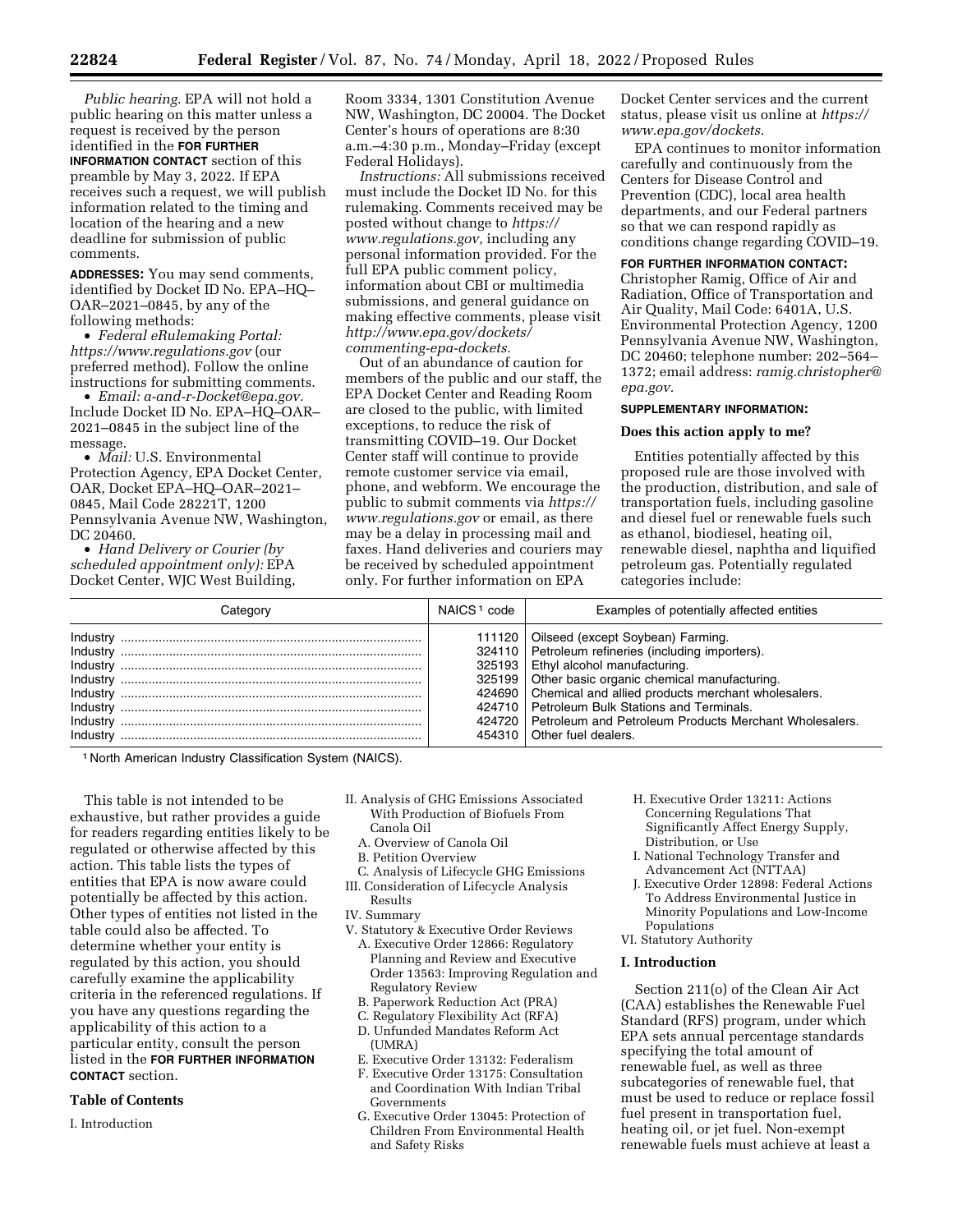20-percent reduction in lifecycle EPA conducted lifecycle GHG

greenhouse gas (GHG) emissions as compared to a 2005 petroleum baseline. Advanced biofuel and biomass-based diesel must achieve at least a 50 percent reduction, and cellulosic biofuel must achieve at least a 60 percent reduction.1

In addition to meeting the applicable lifecycle GHG reduction requirements, RINs may only be generated if the fuel meets the definitional and other criteria for renewable fuel (*e.g.,* produced from renewable biomass as defined in the regulations and used to reduce or replace the quantity of fossil fuel present in transportation fuel, heating oil, or jet fuel) in CAA 211(o) and the RFS regulations at 40 CFR part 80, subpart M.

Only fuels produced using pathways that EPA has approved as meeting all applicable requirements are eligible to generate RINs. There are three critical components of fuel pathways under the RFS program: (1) Fuel type; (2) feedstock; and (3) production process. Each approved pathway is associated with a specific "D code" corresponding to whether the fuel meets the requirements for renewable fuel, advanced fuel, cellulosic fuel, or biomass-based diesel.2 Since the formation of the RFS program, EPA has periodically promulgated rules to add new pathways to the regulations.3 In addition, EPA has approved facilityspecific pathways through the petition process in 40 CFR 80.1416.

EPA's lifecycle analyses are used to assess the overall GHG impacts of a fuel throughout each stage of its production and use. The results of these analyses, considering uncertainty and the weight of available evidence, are used to determine whether a fuel meets the necessary GHG reductions required under the CAA. Lifecycle analysis includes an assessment of emissions related to the full fuel lifecycle, including feedstock production, feedstock transportation, fuel production, fuel transportation and distribution, and tailpipe emissions. Per the CAA definition of lifecycle GHG emissions,4 EPA's lifecycle analyses also include an assessment of significant indirect emissions, such as those from land use changes and agricultural sector impacts.

analyses for several combinations of biofuel feedstocks, production processes, and fuels and promulgated several fuel pathways as part of its March 26, 2010 RFS final rule (75 FR 14670) (the ''March 2010 RFS2 rule''). In the preamble to that final rule, EPA indicated that it intended to add fuel pathways to the regulations via further notice-and-comment rulemakings. EPA subsequently completed a proposed assessment for canola oil biodiesel; this proposed assessment was published in the **Federal Register** for notice and comment on July 26, 2010 (75 FR 43522). This proposed assessment evaluated the GHG emissions associated with biodiesel produced from canola oil through a transesterification process. On September 28, 2010, EPA published a rule finalizing our determination that canola oil biodiesel meets the lifecycle GHG emissions reduction threshold of 50 percent required by the CAA, and added row G to table 1 to 40 CFR 80.1426, making canola oil biodiesel produced through a transesterification process eligible for biomass-based diesel (D-code 4) RINs (75 FR 59622) (September 2010 Canola Oil rule). This final rule did not include determinations for renewable diesel, jet fuel, naphtha, LPG, or heating oil produced from canola oil via a hydrotreating process.<sup>5</sup> In the 2013 Pathways I final rule (78 FR 14190, March 5, 2013) (''2013 Pathways I rule''), EPA added ''rapeseed'' to the existing pathway in row G for renewable fuel made from canola oil because ''we had not intended the supplemental determination to cover just those varieties or sources of rapeseed that are identified as canola'' (78 FR 14214). In that same rule, for clarity EPA also added ''heating oil'' to the rows in Table 1 that already included renewable diesel or biodiesel (78 FR 14201). As in the 2013 Pathways I rule, in this action we are similarly proposing to add new pathways to table 1 for biofuels produced from ''Canola/Rapeseed oil'' but for simplicity we refer to both canola and rapeseed as ''canola.''

In 2020, the United States Canola Association (USCA) submitted a petition to EPA requesting an evaluation of the GHG emissions associated with renewable diesel, jet fuel, naphtha, LPG and heating oil produced from canola oil via a hydrotreating process, and a determination of the renewable fuel

categories, if any, for which such biofuels may be eligible.6 This preamble describes EPA's analysis of the lifecycle GHG emissions associated with these fuel pathways and provides a brief overview of its results.7

As described in Section II.C.12 of this preamble, we estimate that the lifecycle GHG emissions associated with the production of renewable diesel via a hydrotreating process are approximately 63 to 69 percent less than the applicable diesel baseline. We estimate that the naphtha and LPG co-produced with the renewable diesel has similar reductions of 64 to 69 percent and 63 to 69 percent compared to baseline GHG emissions, respectively. We estimate that jet fuel produced from canola oil through a hydrotreating process configured to maximize jet fuel output has lifecycle GHG emissions approximately 59 to 67 percent lower than baseline emissions. These ranges of GHG emissions estimates are based on differences in hydrotreating process configurations. Section II.C.9 of this preamble discusses these estimates and our consideration of uncertainty in the analysis.

Based on these estimates, we propose to find that these biofuels meet the 50 percent GHG reduction threshold required for advanced biofuel and biomass-based diesel. In this action, based on our analysis of available data and other input, EPA is proposing to add to table 1 of 40 CFR 80.1426 pathways for the production of renewable diesel, jet fuel, naphtha, LPG and heating oil produced from canola oil via a hydrotreating process. Specifically, we propose to add ''Canola oil'' to the Feedstock column in rows G, H, and I of table 1 to 40 CFR 80.1426. If finalized, these fuel pathways would be eligible for either biomass-based diesel (D-code 4) or advanced biofuel (D-code 5) RINs, depending on the fuel type and whether they are produced through a hydrotreating process that coprocesses renewable biomass with petroleum. EPA requests public comment on these proposed pathway approvals.

EPA is also seeking comment on its proposal to add these fuel pathways to rows G, H, and I of table 1 to 40 CFR 80.1426. We note that in addition to approving generally-applicable pathways by adding them to table 1, EPA has also approved fuel pathways

<sup>1</sup>*See generally* 42 U.S.C. 7545(o)(1).

<sup>2</sup>For additional information see: *[https://](https://www.epa.gov/renewable-fuel-standard-program/fuel-pathways-under-renewable-fuel-standard) [www.epa.gov/renewable-fuel-standard-program/](https://www.epa.gov/renewable-fuel-standard-program/fuel-pathways-under-renewable-fuel-standard) [fuel-pathways-under-renewable-fuel-standard.](https://www.epa.gov/renewable-fuel-standard-program/fuel-pathways-under-renewable-fuel-standard)* 

<sup>3</sup>See, *e.g.,* 83 FR 37735 (August 2, 2018) approving grain sorghum oil pathways and 78 FR

<sup>41703 (</sup>July 11, 2013) approving giant reed and Napier grass pathways. 4 42 U.S.C. 7545(o)(1)(H).

<sup>5</sup>Hydrotreating, the process used to produce the vast majority of renewable diesel, consists of catalytic reactions in the presence of hydrogen. This process produces a ''drop-in'' fuel with properties virtually identical to petroleum diesel and distinct from biodiesel.

<sup>6</sup>U.S. Canola Association. (2020). Petition for Pathways for Renewable Diesel from Canola Oil as ''Advanced Biofuel'' Under the Renewable Fuel Standard Program.

<sup>7</sup>The full set of modeling results, post-processing spreadsheets and other technical documents describing this analysis are available in the docket for this action.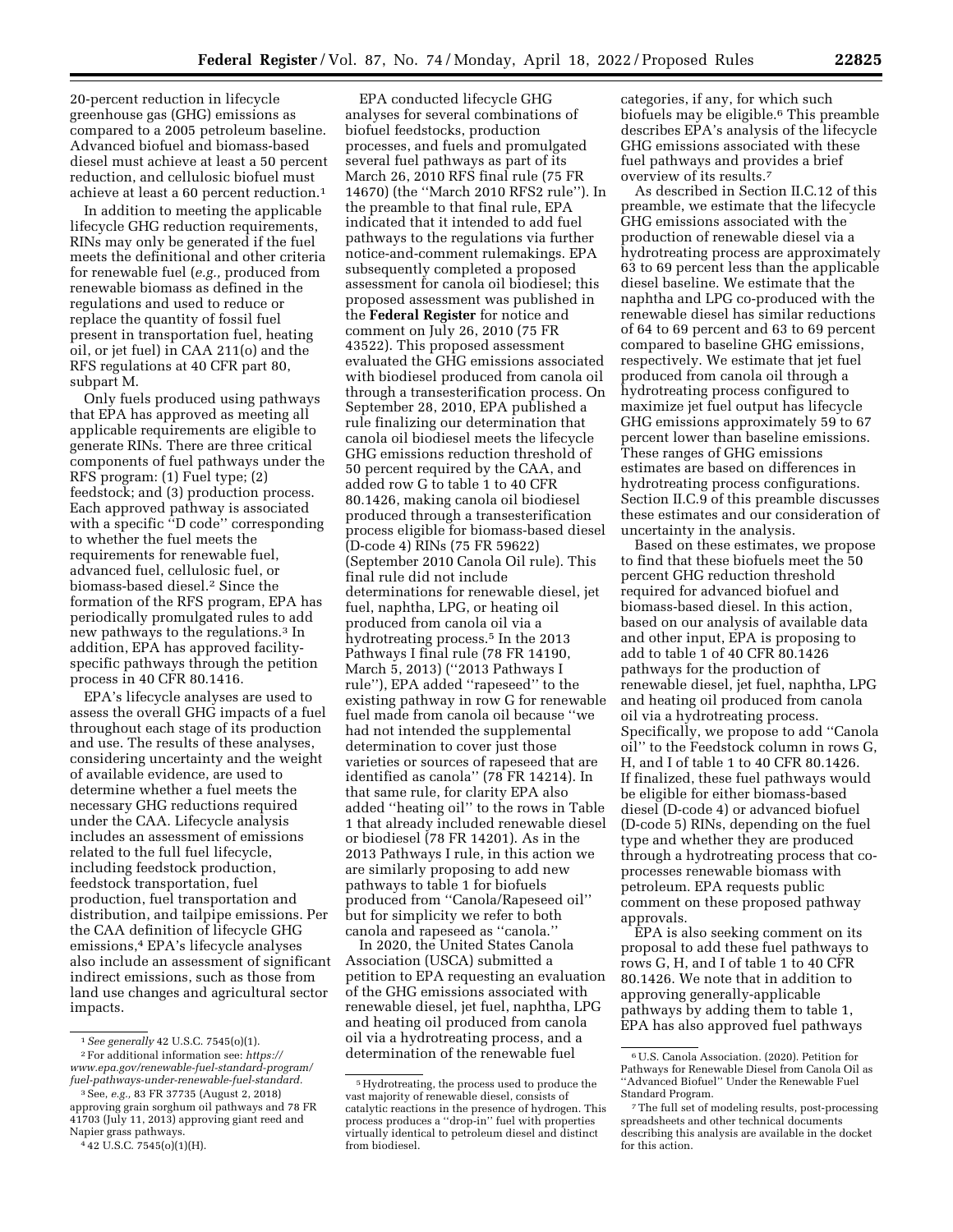on a facility-specific basis in cases where the evaluation involved a straightforward application of prior modeling and analysis established through a notice and comment process. Consistent with this practice, EPA may also consider the analysis in this proposed rule and any comments it receives in evaluating facility-specific pathway petitions submitted pursuant to 40 CFR 80.1416 that propose using canola oil as a biofuel feedstock or hydrotreating as a production process.

## **II. Analysis of GHG Emissions Associated With Production of Biofuels From Canola Oil**

### *A. Overview of Canola Oil*

Canola oil is a vegetable oil that contains low concentrations of erucic acid (less than 2 percent), originally bred from cultivars of the Brassica and Sinapis genera.8 In addition to use as a renewable fuel feedstock, canola oil is a common vegetable oil for food use. In many instances, canola oil is used synonymously with rapeseed oil, or is considered a varietal of it. We propose definitions of canola/rapeseed oil to be included in 40 CFR 80.1401. We request comment on this definition.

In September 2010, EPA evaluated a pathway for biodiesel produced from canola oil using a transesterification process to generate biomass-based diesel (D-code 4) RINs.9 For that analysis, EPA performed lifecycle analysis using the methodology first described in the March 2010 RFS2 rule.<sup>10</sup> This methodology included the Forest and Agricultural Sector Optimization Model with Greenhouse Gases model (hereafter referred to as ''FASOM'') and the FAPRI–CARD model (Food and Agricultural Policy Research Institute international model; hereafter referred to as ''FAPRI'') developed at the Center for Agriculture and Rural Development at Iowa State University. These frameworks were used to estimate upstream GHG emissions associated with the production and transport of the canola oil feedstock.11 These upstream emissions were evaluated in concert with a transesterification biodiesel production process using natural gas and electricity for process energy and glycerin as a co-product. Based on that analysis, EPA determined that canola oil biodiesel produced via

transesterification meets the 50 percent GHG reduction threshold and added this fuel pathway to row G in table 1 to 40 CFR 80.1426, making this fuel eligible for biomass-based diesel (Dcode 4) RINs. The September 2010 Canola Oil rule did not address pathways for renewable diesel, naphtha, LPG, jet fuel or heating oil produced from canola oil through a hydrotreating process.

In addition to the lifecycle GHG analysis, another factor EPA has analyzed in pathway determinations is the invasiveness properties of the feedstock and the appropriateness of requiring associated risk management measures. EPA began evaluating invasiveness concerns in the context of fuel pathway evaluation under the RFS program in the July 11, 2013 rule approving renewable fuel pathways for giant reed (*Arundo Donax*) and Napier grass (*Pennisetum Purpureum*) after receiving comments that these feedstocks present a risk of invasiveness.12 Commenters stated that EPA should conduct an invasiveness species analysis, citing requirements of Executive Order (E.O.) 13112.13 E.O. 13112, signed in February 1999, defines ''invasive species'' as ''an alien species whose introduction does or is likely to cause economic or environmental harm or harm to human health.'' In the July 2013 rule (78 FR 41703), we established requirements that producers of renewable fuel using giant reed or napier grass include a Risk Mitigation Plan (RMP) demonstrating measures taken to prevent the spread of these species, or demonstrate that an RMP is not needed because the species do not pose a significant likelihood of spread beyond the planted area. We are not proposing any risk management measures related to potential invasiveness of canola in this rule. Canola is an established feedstock with 89 million acres planted in over 30 countries in 2020.14 We do not believe canola is an invasive species as defined in E.O. 13112, and we do not believe the approval of additional canola oil-based fuels would have implications for invasiveness. We request comment on this decision and the appropriateness of risk mitigation practices.

#### *B. Petition Overview*

The USCA submitted a petition in March 2020, pursuant to the petition

process described at 40 CFR 80.1416, requesting EPA's evaluation of the lifecycle GHG emissions associated with producing renewable diesel, jet fuel, naphtha, LPG and heating oil from canola oil feedstock through a hydrotreating process. The petition requested that EPA evaluate these pathways using the same lifecycle analysis modeling approach used to evaluate canola-oil based biodiesel in the September 2010 Canola Oil Rule (75 FR 59622). However, USCA stated in their petition that, in our 2010 analysis of canola oil-based biodiesel, we overestimated the lifecycle GHG emissions associated with canola oil production in four categories: Domestic land use change, domestic crop inputs, international land use change and international crop inputs. USCA supported their statements by comparing data sources underlying parts of our 2010 assessment of canola oil with more recent data. Specifically, the petition referenced more recent data on canola production, yields, trade, and oil extraction. Based on these comparisons, the USCA petition requested that we adjust our 2010 canola oil estimates without conducting new agricultural sector modeling.

The USCA petition requests that we simply adjust the results of our previously completed agricultural sector modeling based on new information. We believe such adjustments would be inappropriate because they would create inconsistencies between the agricultural sector modeling and the results. For example, it would be inappropriate to reduce planted area of canola based on new yield data and simply assume that the rest of the agricultural model results would remain unchanged. Thus, while we are not adjusting or otherwise reopening our 2010 canola oil-based biodiesel analysis or estimates, we do believe that the USCA petition highlights appropriate and significant areas where the data and information considered in the 2010 canola modeling should be updated for purposes of evaluating new fuel pathways that use canola oil feedstock. The petition includes detailed information showing that more recent data on canola oil production and trade patterns differed significantly from the data considered in the 2010 analysis. Based on these significant differences, and since we have not previously published lifecycle GHG emissions estimates for canola oilbased fuels produced through a hydrotreating process, we believe it is important to consider the more recent data highlighted in the USCA petition in a new lifecycle GHG analysis for these

<sup>8</sup>See 21 CFR 184.1555 Rapeseed oil.

<sup>9</sup> 75 FR 59622 (September 28, 2010).

<sup>10</sup>For documentation of this methodology, see Docket Item No. EPA-HQ-OAR-2005–0161–3173.

 $^{\rm 11}\rm{For}$  further discussion of the scientific reasoning behind the use of these two specific models of this methodology, see Chapter 2 of the Final Regulatory Impact Analysis associated with the March 2010 RFS2 rule (EPA–420–R–10–006).

<sup>12</sup> 78 FR 41703 (July 11, 2013).

<sup>13</sup> 64 FR 6183 (February 3, 1999).

<sup>14</sup>United States Department of Agriculture, Foreign Agricultural Service. PSD Only Query tool. *[https://apps.fas.usda.gov/psdonline/app/](https://apps.fas.usda.gov/psdonline/app/index.html#/app/advQuery)  [index.html#/app/advQuery.](https://apps.fas.usda.gov/psdonline/app/index.html#/app/advQuery)* Data queried November 5, 2021.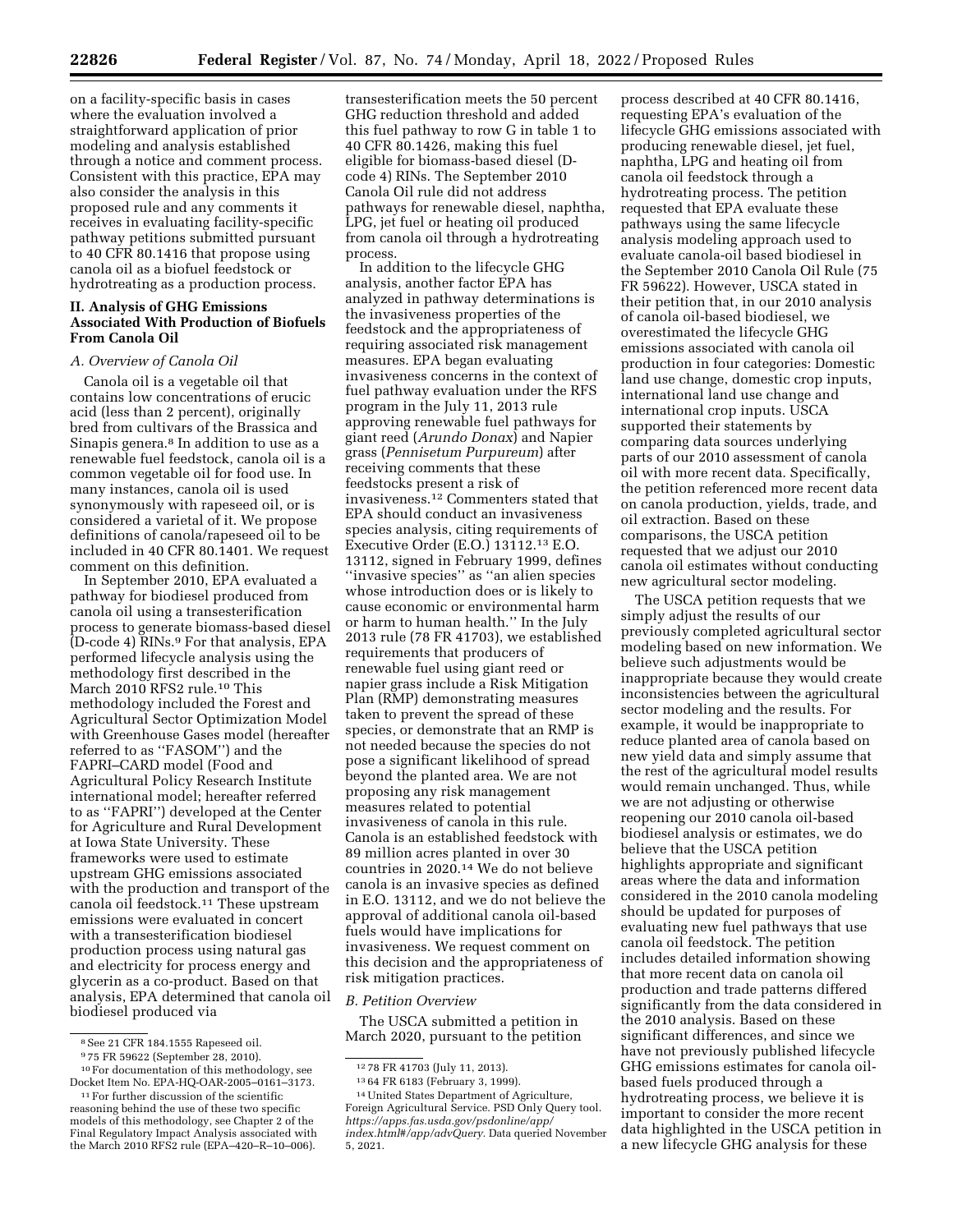fuel pathways. This analysis uses the same modeling frameworks and methodology as we have used previously to evaluate agricultural feedstocks but includes updated data inputs as discussed later in this proposal.15

## *C. Analysis of Lifecycle GHG Emissions*

1. Overview of Lifecycle Analysis Methodology

For this proposed rule, we evaluated the lifecycle GHG emissions of producing renewable diesel and other biofuels from canola oil. In this section, we describe our methodology for conducting this evaluation, the assumptions and scenarios evaluated using this methodology, and the results of our analysis. We used the same biofuel lifecycle analysis methodology and modeling framework developed for the March 2010 RFS2 rule and that was subsequently used for the September 2010 Canola Oil Rule.16 The components of this methodology are described further later in this proposal, but generally involve the use of agricultural modeling to estimate emissions from land use change, crop production, livestock, and rice methane, as well as application of coefficients and assumptions from the Greenhouse Gases, Regulated Emissions, and Energy use in Technologies (GREET) model 17 and other sources to evaluate emissions associated with feedstock and fuel transport, processing, and use. This methodology was developed to estimate ''lifecycle greenhouse gas emissions'' as defined at section 211(o)(1)(H) of the Clean Air Act. It was used for the March 2010 RFS2 rule after an extensive peer review and public comment process.

In general, this methodology involves using two agricultural sector models, FASOM and the FAPRI–CARD model, to estimate U.S. and non-U.S. GHG emissions impacts respectively. In this methodology, we model and evaluate a hypothetical canola oil demand shock scenario to estimate changes in agricultural production and land use and associated GHG emissions associated with the biofuel pathway under consideration. In this demand shock scenario, U.S. domestic consumption of a specific biofuel

pathway is assumed to increase by some amount relative to the volume of U.S. domestic consumption in a reference scenario.

Following the lifecycle GHG analysis methodology developed for the March 2010 RFS2 rule, the modeling scenarios used in this analysis are designed to isolate the GHG impacts associated with the biofuel pathway being considered. They are not meant to project or forecast future market conditions, or to otherwise predict what will happen in the future if a given biofuel pathway is approved. Some of our assumptions, which are necessary to construct a scenario which appropriately isolates the impacts of a single fuel pathway, intentionally simplify what we would expect to occur in the real world. For example, in these scenarios, we hold U.S. consumption of all biofuels constant throughout the entire modeled period, except for the biofuel being evaluated. In reality, an increase in domestic consumption of one biofuel product would be expected to have some impact on consumption of other biofuel products. However, allowing for such market-balancing behavior would confound our ability to estimate the GHG impacts of one biofuel in isolation. Therefore, such simplifying assumptions are necessary for the purposes of our analysis. For these same reasons, it would be inappropriate to characterize the scenario results presented later in this proposal as a projection or forecast; these results should be interpreted as hypothetical scenarios.

This methodology also includes estimating GHG emissions associated with fuel production, distribution and use based on data from GREET and other sources. All of these GHG emissions estimates are added together and divided by the change in the amount of biofuel produced in the scenarios evaluated to estimate the lifecycle GHG emissions associated with fuel produced through the evaluated pathway, in terms of carbon dioxideequivalent emissions per megajoule (MJ) of fuel produced. We are not reopening this overall lifecycle analysis methodology and modeling framework in this proposed rule; thus, any comments on the overall methodology and modeling framework are outside the scope of this rulemaking action.

Although we are using the same overall methodology and modeling framework as developed for the March 2010 RFS2 rule, we have updated the data inputs into this analysis in the following areas: (1) Canola/rapeseed oil production, crushing, yields and trade based on historical data from USDA and other sources, (2) GHG emissions factors and transportation and distribution assumptions based on the latest version of the GREET model,<sup>18</sup> (3) the most recent global warming potentials from the Intergovernmental Panel on Climate Change (IPCC), (4) international crop production energy inputs based on historical FAO data, and (5) hydrotreating process assumptions based on literature review and information submitted through new pathway petitions. We request comment on these data input updates. As discussed in Section II.C.9 of this preamble, we also request comment on our use of the energy allocation method to account for co-products from the hydrotreating process, given that prior RFS rules used a displacement approach for some of these co-products. The rest of this section describes the updated data inputs used in our analysis and the scenarios modeled.

The lifecycle analysis for the March 2010 RFS2 rule relied to a relatively large extent on data and GHG emissions factors from the GREET model developed and maintained by Argonne National Laboratory. Version 1.8b of GREET was the most recent version available at the time of the March 2010 RFS2 rule.19 For the analysis for this proposed rule, we have updated GHG emissions factors based on more recent data in GREET–2020. Some of the emissions factors have not changed substantially, while others have. For example, the carbon dioxide-equivalent emissions factor for natural gas consumed in the U.S. in medium-size industrial boiler increased by only 1% from GREET 1.8b to GREET–2020. Whereas, the emissions factor for U.S. average electricity has decreased by 41% reflecting significant changes to the U.S. grid.20

The latest version of GREET was released in October 2021. While the analysis for this proposed rule was almost entirely complete using data and emissions factors from GREET–2020 prior to the release of GREET–2021, we do consider the updated hydrotreating input-output data from GREET–2021 in this proposed rule. A brief review shows that the other relevant changes to emissions factors from GREET–2020 to GREET–2021 are relatively small—for

<sup>15</sup>For documentation of the LCA frameworks and methodology, see Docket Item No. EPA-HQ-OAR-2005–0161–3173.

<sup>16</sup>For information about our 2010 methodology and analysis see Section 2 of the regulatory impact analysis (RIA) for the March 2010 RFS2 rule and the associated lifecycle results (Docket Item No. EPA-HQ-OAR-2005–0161–3173).

<sup>&</sup>lt;sup>17</sup> See documentation and description available from Argonne National Lab at *[https://](https://greet.es.anl.gov) [greet.es.anl.gov.](https://greet.es.anl.gov)* 

<sup>18</sup>Argonne National Laboratory. (2021). Greenhouse gases, Regulated Emissions, and Energy use in Transportation (GREET) Model. *[https://](https://greet.es.anl.gov/) [greet.es.anl.gov/.](https://greet.es.anl.gov/)* 

<sup>19</sup>As noted previously, we are not reopening the 2010 lifecycle GHG analysis for canola oil biodiesel.

<sup>20</sup>Both the natural gas and electricity emissions factor comparisons are weighted with the same 100 year GWP values from the IPCC Fifth Assessment Report.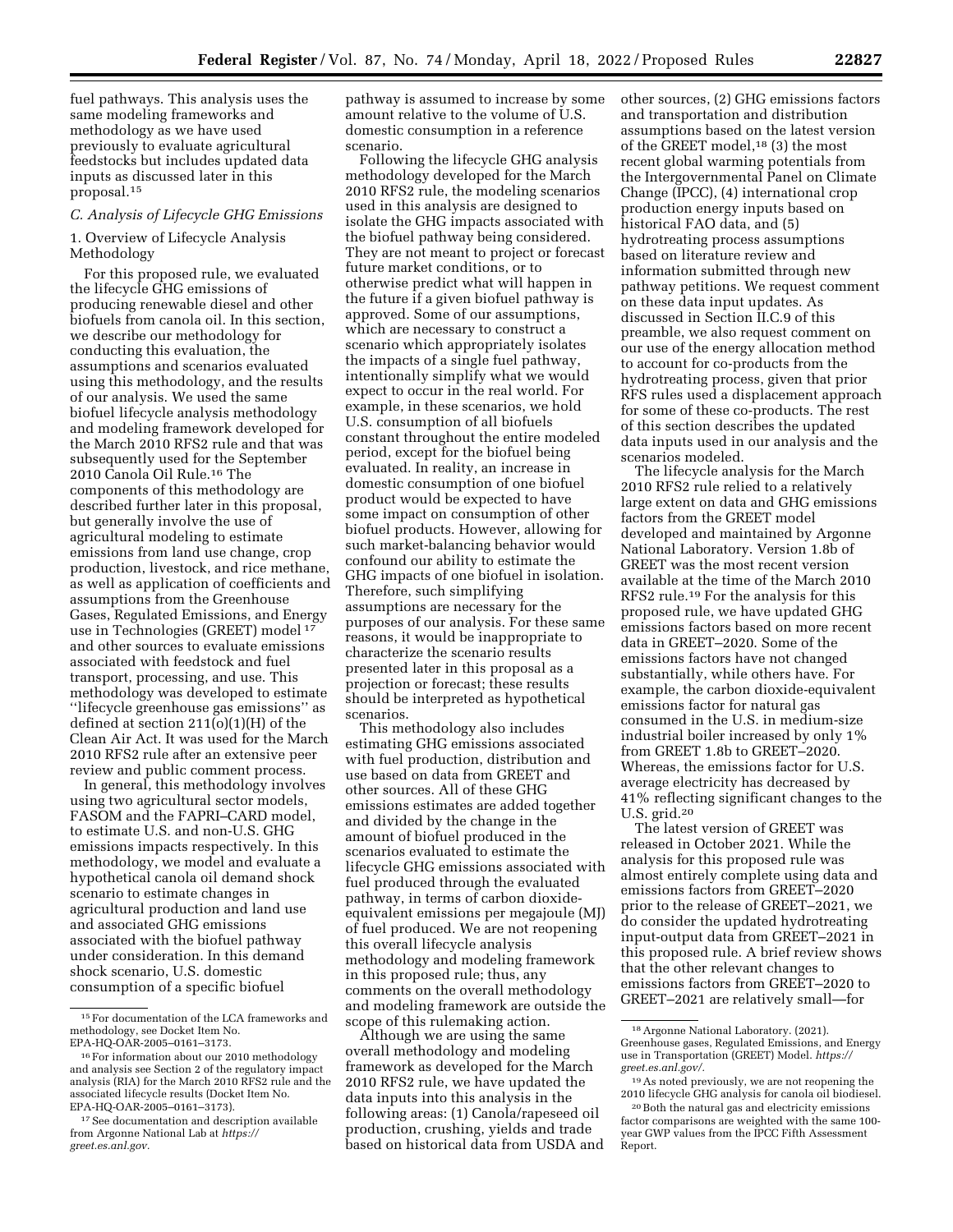example, in the latest version of GREET the GHG emissions factors per energy unit for average natural gas did not change, the emissions factor for gaseous hydrogen increased by one percent, and U.S. average grid electricity decreased by two percent. We intend to update these data to GREET–2021 for the final rule, but we do not expect these updates to change our estimates enough to affect our overall finding that the pathways evaluated satisfy the statutory 50 percent GHG reduction threshold for qualification as biomass-based diesel or advanced biofuel.

Another update is that the analysis for the March 2010 RFS2 rule used 100-year global warming potential (GWP) values from the IPCC Second Assessment Report. The analysis for this proposed rule uses 100-year GWP values from the most recent IPCC Fifth Assessment Report.21 Based on these updates, the GWP for methane increased from 21 to 30, and the GWP for nitrous oxide decreased from 310 to 265.

Our analysis for this proposed rule considers updated data based on information submitted as part of the USCA petition. Global canola acreage has increased over the last decade, from 83 million acres globally in 2010 to 89 million acres in 2020.<sup>22</sup> U.S. canola acreage increased over this time from 1.43 million acres in 2010 to 1.80 million acres in 2020, representing 1.7 percent and 2 percent of global totals respectively. Yields have increased over the same period in several producing regions. Average U.S. yields grew from 1,713 pounds per acre in 2010 to 1,927 pounds per acre in 2020 (12.5 percent increase) while yields improved more substantially in Canada and China over the same period (25 percent and 18 percent increases respectively). Global production of canola oil increased 24 percent between 2010 and 2020 to meet growing demand. This increase in demand was led by China. China's consumption of canola oil grew from 13 billion pounds in 2010 to 18 billion pounds in 2020. The U.S. canola oil consumption grew by 1.9 billion pounds over this timeframe, from 3.7 billion pounds to 5.6 billion pounds, representing a 54 percent increase.23

Specifically, for the purpose of this rulemaking we have updated our FASOM and FAPRI input assumptions to include more recent USDA historical data on global canola oil production, yields and trade.24 Updates were made consistently between the two frameworks, using common data sources and assumption values where applicable (*i.e.,* where both models require the same input assumption). These assumption updates are described in more detail in Sections II.C.2 and 3 later in this proposal. We have also updated the data source for estimating GHG emissions associated with farming energy use for canola oil and other crop production outside of the U.S. For more details, see Section II.C.5 of this preamble. We also consider new data on canola crushing from the USCA petition, feedstock and fuel transport from GREET–2020 and hydrotreating from GREET–2021, as well as data from review of the literature and information provided through RFS new pathway petitions. All these updates taken together decrease our estimates of the lifecycle GHG emission associated with using canola oil as a biofuel feedstock compared to compared to our analysis for the September 2010 Canola Oil Rule. EPA previously determined that biodiesel produced from canola oil via transesterification meets the 50 percent threshold to generate D4 RINs. EPA is not revisiting, revising, or requesting comment on canola oil-based biodiesel or any other existing pathways. Given that most of the updates for this proposed rule pertain specifically to canola oil, we note that it would be inappropriate to draw any conclusions about the lifecycle GHG emissions associated with biofuel pathways that use feedstocks other than canola oil from our estimates for this proposed rule. EPA is therefore not requesting comment on pathways using any other feedstock besides canola oil.

EPA conducted two modeling scenarios in both FASOM and FAPRI for this analysis.25 The difference in GHG emissions between these two scenarios represents our estimate of the emissions from land use change, agricultural input, livestock, and rice methane associated with using canola oil as a biofuel feedstock (our emissions

estimates are described in Table II.C.8– 1). First, we ran an updated Control Case that reflected the updated assumptions for global canola oil production, yields, and trade.26 In this Control Case, we assumed no canola oilbased biofuels were consumed in the U.S. over the period of analysis (2012– 2052 in FASOM, 2012–2022 in FAPRI), consistent with our Control Case assumptions for previous analyses. Second, we conducted a shock scenario that assumed a 1.53 billion pound increase in canola oil production for use as feedstock to produce approximately 200 million gallons of canola oil-based renewable diesel, jet fuel, naphtha, LPG and heating oil for U.S. consumption of in 2022 (hereafter the ''Canola Case''), which was assumed to ramp up linearly from 2012 to 2022 (see Table II.C.1–1).27 According to USDA historical data, annual U.S. consumption of canola oil ranged from about 5.3 to 6.4 billion pounds over the period between 2015 and 2020.28 In addition, global canola/ rapeseed seed annual exports ranged from approximately 32 to 38 billion pounds between 2015 and 2020 and canola/rapeseed oil exports ranged from about 9 to 13 billion pounds over the same period; this suggests substantial quantities of additional feedstock may be available for import to the U.S. market.29 Based on data from the EPA Moderated Transaction System (EMTS), the U.S. produced approximately 160 million gallons of canola oil biodiesel in 2020, and another 123 million gallons of biodiesel produced from a mix of feedstocks were imported from Canada, which likely included a portion from canola oil. Thus, the volume of hydrotreated canola oil-based fuels in the modeled shock is a similar order of magnitude as the volume of biodiesel currently produced from canola oil. Finally, according to EPA's administrative data from the RFS program, about 1.5 billion RINs were generated for renewable diesel in 2019, equivalent to about 900 million

28See for reference the USDA Oil Crop Yearbook at *[https://www.ers.usda.gov/data-products/oil](https://www.ers.usda.gov/data-products/oil-crops-yearbook)[crops-yearbook.](https://www.ers.usda.gov/data-products/oil-crops-yearbook)* Last accessed March 16, 2022.

<sup>21</sup> IPCC, 2014: Climate Change 2014: Synthesis Report. Contribution of Working Groups I, II and III to the Fifth Assessment Report of the Intergovernmental Panel on Climate Change [Core Writing Team, R.K. Pachauri and L.A. Meyer (eds.)]. IPCC, Geneva, Switzerland, 151 pp.

<sup>22</sup> In most of the world, canola is referred to as ''rapeseed''. For consistency, we use ''canola'' throughout to refer to both canola and rapeseed.

<sup>23</sup>United States Department of Agriculture, Foreign Agricultural Service. PSD Only Query tool. *[https://apps.fas.usda.gov/psdonline/app/](https://apps.fas.usda.gov/psdonline/app/index.html#/app/advQuery)* 

*[index.html#/app/advQuery.](https://apps.fas.usda.gov/psdonline/app/index.html#/app/advQuery)* Last accessed March 16, 2022.

<sup>24</sup>These are taken from the USDA PSD data cited above and from the USDA National Agricultural Statistical Service QuickStats database (USDA NASS QuickStats). *[https://quickstats.nass.usda.gov.](https://quickstats.nass.usda.gov)*  Last accessed March 16, 2022.

<sup>25</sup>Complete sets of results for these FASOM and FAPRI modeling scenarios are available on the docket.

<sup>26</sup>A memorandum describing these updates and referencing their sources is available on the docket. <sup>27</sup> Depending on the source of hydrotreating

process data used, the size of the shock ranges from 187 million gallons of hydrotreated renewable fuel (based on GREET–2021) to 220 million gallons (based on data in petitions submitted pursuant to 40 CFR 80.1416 claimed as confidential business information).

<sup>29</sup>United States Department of Agriculture, Foreign Agricultural Service. PSD Only Query tool. *[https://apps.fas.usda.gov/psdonline/app/](https://apps.fas.usda.gov/psdonline/app/index.html#/app/advQuery)  [index.html#/app/advQuery.](https://apps.fas.usda.gov/psdonline/app/index.html#/app/advQuery)* Data queried March 16, 2022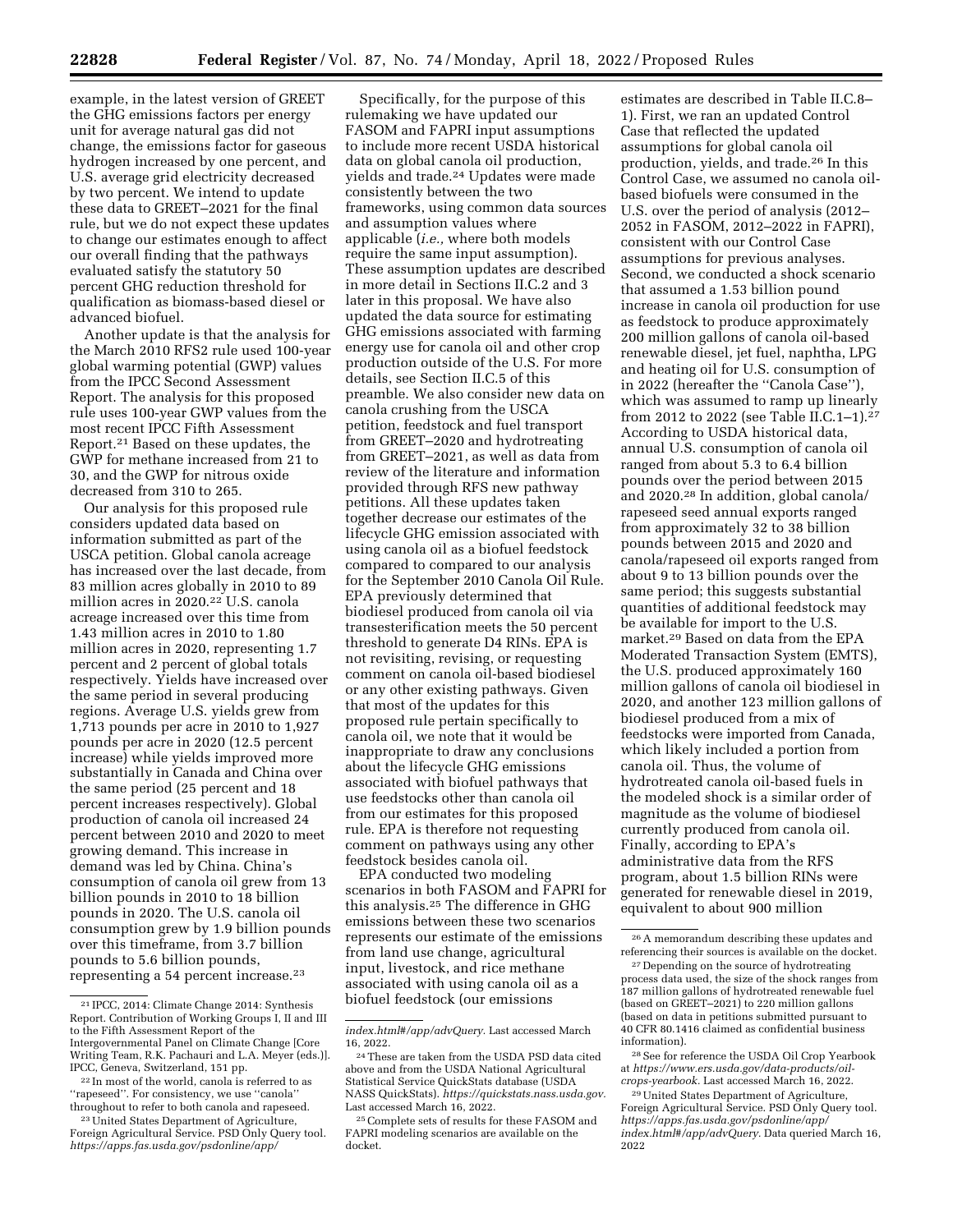gallons.30 Based on these data, we believe the magnitude of the assumed shock in the Canola Case is reasonable and appropriate.

All other assumptions were held constant between the Control Case and the Canola Case. The structure of this shock was designed to be consistent with the shock methodology approach used for EPA's previous lifecycle GHG analyses of agricultural feedstocks under the RFS program.

## TABLE II.C.1–1—CANOLA OIL SHOCK SCENARIO<sup>31</sup>

| Year              | Assumed increase<br>in USA canola oil<br>consumption<br>for biodiesel<br>production<br>(billion pounds of<br>canola oil) |
|-------------------|--------------------------------------------------------------------------------------------------------------------------|
| 2012              | 0.25                                                                                                                     |
| 2017              | 0.9                                                                                                                      |
| 2022 through 2057 | 1.53                                                                                                                     |

## 2. FASOM Analysis

EPA used FASOM to estimate the GHG emissions from domestic land use change, farm inputs, livestock, and rice methane associated with using canola oil as a biofuel feedstock. This is the same methodology EPA previously used to estimate these GHG emissions sources for soybean oil-based biodiesel and other agricultural feedstocks.32 EPA updated several aspects of its analysis of the domestic U.S. emissions associated with production of fuels from canola oil for this analysis, building on the version of FASOM used for the analysis of the GHG emissions attributable to the production and transport of sugar beets for use as a biofuel feedstock.33 In this section, we first review the updates

32See Docket Item No. EPA–HQ–OAR–2005– 0161–3173 for details on the version of FASOM used to analyze emissions associated with soybean oil-based biodiesel. See Docket No. EPA–HQ–OAR– 2010–0133 for details on the version of FASOM used to analyze emissions associated with canola oil-based biodiesel. See Docket No. EPA–HQ–OAR– 2016–0771 for details on the version of FASOM used to analyze emissions associated with sugar beet-based ethanol.

33See Docket No. EPA–HQ–OAR–2016–0771 for details on the version of FASOM used to analyze emissions associated with sugar beets.

made to model inputs and other assumptions for this analysis. Following this, we present a summary of the FASOM modeling results.34

i. Modifications to Model Inputs and Assumptions

For this analysis, EPA updated FASOM assumptions related to market conditions for canola seed, canola meal, and canola oil. This included assumptions about historical U.S. prices; quantities of seed, meal, and oil consumed; planted area; seed yields; and trade quantities and elasticities. Updated assumptions for prices, planted area, and seed yields were primarily taken from USDA National Agricultural Statistical Service (NASS) historical data sets.35 In some cases, these NASS data were supplemented with additional data taken from the USDA Oil Crop Yearbook and the USCA. These updates replaced previous assumptions in FASOM for the years 2011 through 2020. In the case of canola seed yields, FASOM's baseline trend of future yields was also reprojected using the updated NASS data.36

EPA also updated FASOM to reflect differences in historical pricing between U.S. domestically-produced canola seed, oil, and meal and imported canola seed, oil, and meal. Imported canola seed and oil from Canada are important components of the U.S. market, generally representing well over 90 percent of the canola products consumed in the U.S. in any given year.37 Reflective of this market dynamic, historical data show that Canadian producers exporting to the U.S. were systematically paid less for their canola oil than domestic U.S. producers.38 In previous modeling analyses, FASOM assumed a single price for both domestic and imported canola oil. This led to a consumption mix that included a greater percentage share of domestically-produced canola

products, especially oil, than actually occurred historically. In the updated modeling conducted for this assessment, EPA differentiated the prices at which domestic and imported canola seed and oil could be supplied to the U.S. market and then recalibrated canola trade elasticities to better reproduce historical market shares of domestically-produced canola products and Canadian imported canola products more accurately in FASOM.39 EPA requests comment on these updates to our modeling assumptions. We are not seeking comment on the overall lifecycle analysis methodology and modeling framework used to conduct this analysis, which were subject to notice and comment in the March 2010 RFS2 rule.40

#### ii. Summary of Results

This section describes the differences in FASOM results between modeled outcomes from the Control Case and the Canola Case (described in Table II.C.1– 1). Unless otherwise stated, the data presented in this section are the calculated differences between the Control Case and the Canola Case (*i.e.,*  the model output value for a variable reported in the Canola Case minus the output value for that same variable reported in the Control Case). In this summary, we first describe the ways in which FASOM estimates the canola oil feedstock used to supply the biofuel shock would be sourced. We then describe the market adjustments in canola oil prices, supply, demand, and trade which FASOM estimates would be necessary to facilitate this sourcing of canola oil for fuel use. Following this, we describe the shifts in production of other crops, cropland use, and land use which FASOM estimates would occur as a result of the sourcing of canola oil for fuel use.

The total quantity of canola oil required to produce the assumed marginal volume shock in the Canola Case was assumed to be approximately 1.53 billion pounds. To supply this quantity of canola oil to the biofuel production sector, FASOM made several market adjustments. Of the total 1.53 billion pounds required, FASOM estimated approximately 1.28 billion pounds would be supplied by increasing the total U.S. supply of

<sup>30</sup>See public data from the RFS program at *[https://www.epa.gov/fuels-registration-reporting](https://www.epa.gov/fuels-registration-reporting-and-compliance-help/rins-generated-transactions)[and-compliance-help/rins-generated-transactions.](https://www.epa.gov/fuels-registration-reporting-and-compliance-help/rins-generated-transactions)* 

<sup>&</sup>lt;sup>31</sup> Note that, consistent with our existing methodology, the volume shock is implemented slightly differently in FASOM and FAPRI. For FASOM, which operates in 5-year time steps, the values in this table fully represent the assumptions used to implement the shock. For FAPRI, which operates in annual time steps, interim year assumption values are interpolated linearly to create a smooth ''ramp-up'' path for the volume shock. Further description of this methodology can be found in Chapter 2 of the Final Regulatory Impact Analysis associated with the March 2010 RFS2 rule (EPA–420–R–10–006).

<sup>34</sup>Further information about our assumptions and the modeling results are available in the docket for this action.

<sup>35</sup>See USDA NASS QuickStats. *[https://](https://quickstats.nass.usda.gov) [quickstats.nass.usda.gov.](https://quickstats.nass.usda.gov)* Last accessed March 16, 2022.

<sup>36</sup>Further information regarding these updated assumptions is detailed in the memorandum, ''Memo on FASOM Assumptions,'' available in the docket for this action.

<sup>37</sup>For detailed data on US imports of canola seed, meal, and oil by trade partner, see the UN Comtrade database at *[https://comtrade.un.org/data.](https://comtrade.un.org/data)* 

<sup>38</sup>For U.S. price data see USDA ERS—Oil Crops Yearbook. Canola Seed and Canola Seed Products. *[https://www.ers.usda.gov/data-products/oil-crops](https://www.ers.usda.gov/data-products/oil-crops-yearbook)[yearbook.](https://www.ers.usda.gov/data-products/oil-crops-yearbook)* Last accessed March 16, 2022. For Canadian price data, see Canola Council of Canada. Canadian canola export statistics. *[https://](https://www.canolacouncil.org/markets-stats/exports/#export-values) [www.canolacouncil.org/markets-stats/exports/](https://www.canolacouncil.org/markets-stats/exports/#export-values) [#export-values.](https://www.canolacouncil.org/markets-stats/exports/#export-values)* Last accessed March 16, 2022.

<sup>39</sup>Further information regarding the assumptions made to conduct the FASOM modeling in support of this analysis is available in the memorandum, ''Memo on FASOM Assumptions,'' available in the docket for this action.

<sup>40</sup>EPA (2010). Renewable fuel standard program (RFS2) regulatory impact analysis. Washington, DC, US Environmental Protection Agency Office of Transportation Air Quality. EPA–420–R–10–006.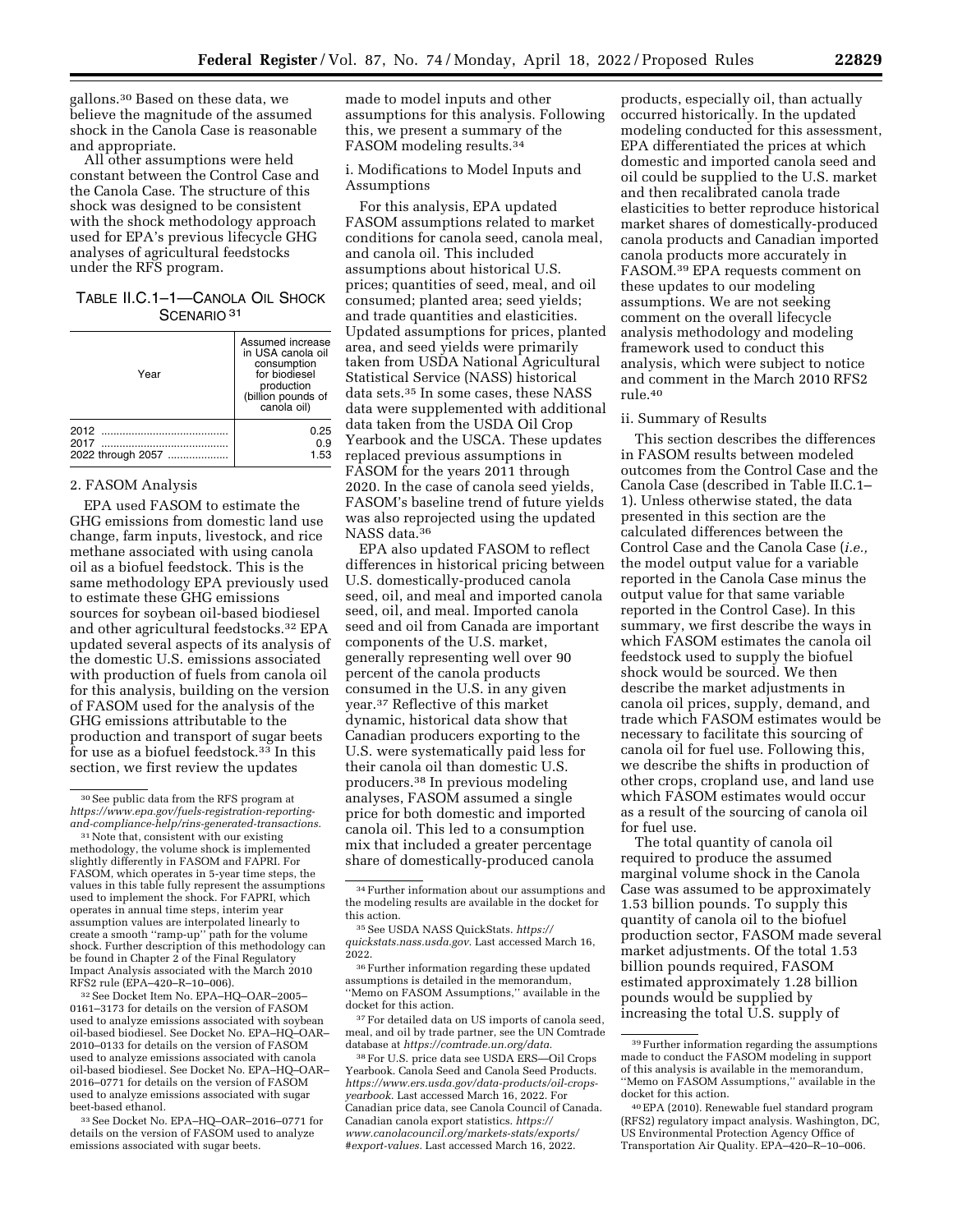canola oil via a combination of increased imports and increased domestic production. These 1.28 billion pounds would represent an approximately 28 percent increase in total domestic supplies of canola oil. FASOM estimates canola oil imports would increase by about 1.18 billion

pounds. Domestic crushing of canola seed into meal and oil would produce about 0.1 billion pounds of additional canola oil. Domestic demand for nonfuel uses of canola oil, inclusive of all food uses (*e.g.,* cooking, baking, salad dressings) and non-fuel industrial uses (*e.g.,* industrial lubricants, cleaning

products, cosmetics), would decrease by approximately 0.25 billion pounds to provide the remaining canola oil required to meet the 1.53-billion-pound shock. These shares of biofuel feedstock are summarized in Table II.C.2.ii–1.

## TABLE II.C.2.ii–1—SOURCES OF CANOLA OIL FOR BIOFUEL FEEDSTOCK IN THE CANOLA CASE

| Feedstock source | Juantıt∖<br>(billion<br>pounds | Percent<br>of total<br>volume shock |
|------------------|--------------------------------|-------------------------------------|
|                  | 18،،<br>0.25                   | 16                                  |
|                  | .53                            | 100                                 |

As stated earlier in this proposal, most of the additional supply of biofuel feedstock is expected to come from imported canola oil.41 FASOM estimates these imports would increase by approximately 40 percent in 2022 in response to the shock. Because modeled non-fuel uses of canola oil are not drawn on as significantly to provide feedstock for this shock, FASOM does not estimate there would be a significant need to backfill the domestic U.S. vegetable oil market. Domestic consumption of other vegetable oils therefore does not change significantly in these results. Following this, FASOM estimates virtually no changes in imports of other vegetable oils in these results. Increased demand for canola oil in response to the volume shock is estimated to cause the average price of canola oil for all uses to increase by approximately 24 percent in the Canola Case. This price increase would put downward pressure on other uses of canola oil, and non-biofuel domestic demand for canola oil is estimated to decrease by approximately 5.6 percent. FASOM estimates these higher prices would also induce domestic U.S. production of canola oil to increase by about 7 percent. Table II.C.2.ii–2 reports changes in supply, demand, and prices for canola oil in the Canola Case relative to the Control case. Changes for other modeled vegetable oils, specifically soybean oil and corn oil, are estimated to be in the range of 0.03 percent or less and are not presented here, though these results are available in the docket.42

## TABLE II.C.2.ii–2—CANOLA OIL MARKET RESPONSES IN 2022 [In percentage changes]

| Percent<br>change from<br>control case |
|----------------------------------------|
| $-56$                                  |
| 38.9                                   |
| 70                                     |
| 241                                    |

FASOM estimates the increase in canola oil production would result in an increase in canola seed crushing of approximately 253.5 million pounds, an increase in domestic canola oil production of about 7 percent compared to the Control Case. Most of this increase in canola crushing would be supplied through increased imports of whole canola seed. Of the total increase in canola seed supply to the crushing market, 87 percent is estimated to come from increased imports and 13 percent is estimated to come from increased domestic U.S. production. As observed above, the U.S. canola product markets are historically import-dependent. Based on this, we believe the response in FASOM is consistent with historical market patterns. However, FASOM estimates the increase in domestic crushing would also induce a response from domestic canola seed demands. FASOM estimates direct domestic uses of canola seed other than crushing would decrease by approximately 16 percent. Domestic canola seed production also responds, and FASOM estimates domestic production would increase by approximately 1 percent. These impacts are summarized in Table II.C.2.ii–3. This increase in U.S. canola seed production would be facilitated in part by a modeled expansion in canola harvested crop area of about 17,600

acres, or about 1.2 percent, in the U.S. in 2022 (see Table II.C.2.ii–4).

## TABLE II.C.2.ii–3—CANOLA SEED MARKET RESPONSES IN 2022 [In million pounds]

|                                                                                       | Change from<br>control case                                 |
|---------------------------------------------------------------------------------------|-------------------------------------------------------------|
| Total Domestic Demand<br>U.S. Imports<br>U.S. Production<br>U.S. Canola Seed Crushing | $-5.8$ ( $-16\%$ )<br>216.5 (20%)<br>31.3(1%)<br>253.5 (7%) |

These shifts in canola supply, demand, and trade would also have implications for production and consumption of other crops. The modeled increase in canola crushing also produces an additional 156 million pounds of canola meal, all of which FASOM estimates would be supplied to the domestic livestock market. This influx of meal would primarily displace corn in livestock diets. Corn consumption in the domestic feed market is estimated to decrease by about 306 million pounds (about 0.08 percent). This same dynamic can be observed in the FASOM results for commodity trade. As international trade partners increase exports of canola oil to the U.S., these exporters crush additional canola seed. This creates additional supplies of meal for these canola-producing nations, reducing their demands for corn as well. As a result, corn exports from U.S. are estimated to decrease by about 271 million pounds (about 0.28 percent). On net, FASOM estimates that U.S. corn production would decline by about 589 million pounds and that corn harvested area would decline by about 49,100 acres, or about 0.06 percent (see Table II.C.2.ii–4).

Canola and wheat can be produced on the same type of land in high latitude

<sup>41</sup>FASOM is a U.S.-only model and does not disaggregate imports and exports to and from the U.S. by country of origin.

<sup>42</sup>Further information is available in the documents, ''Canola\_FASOM results'' and ''FASOM HTML (full results)'' available in the docket for this action.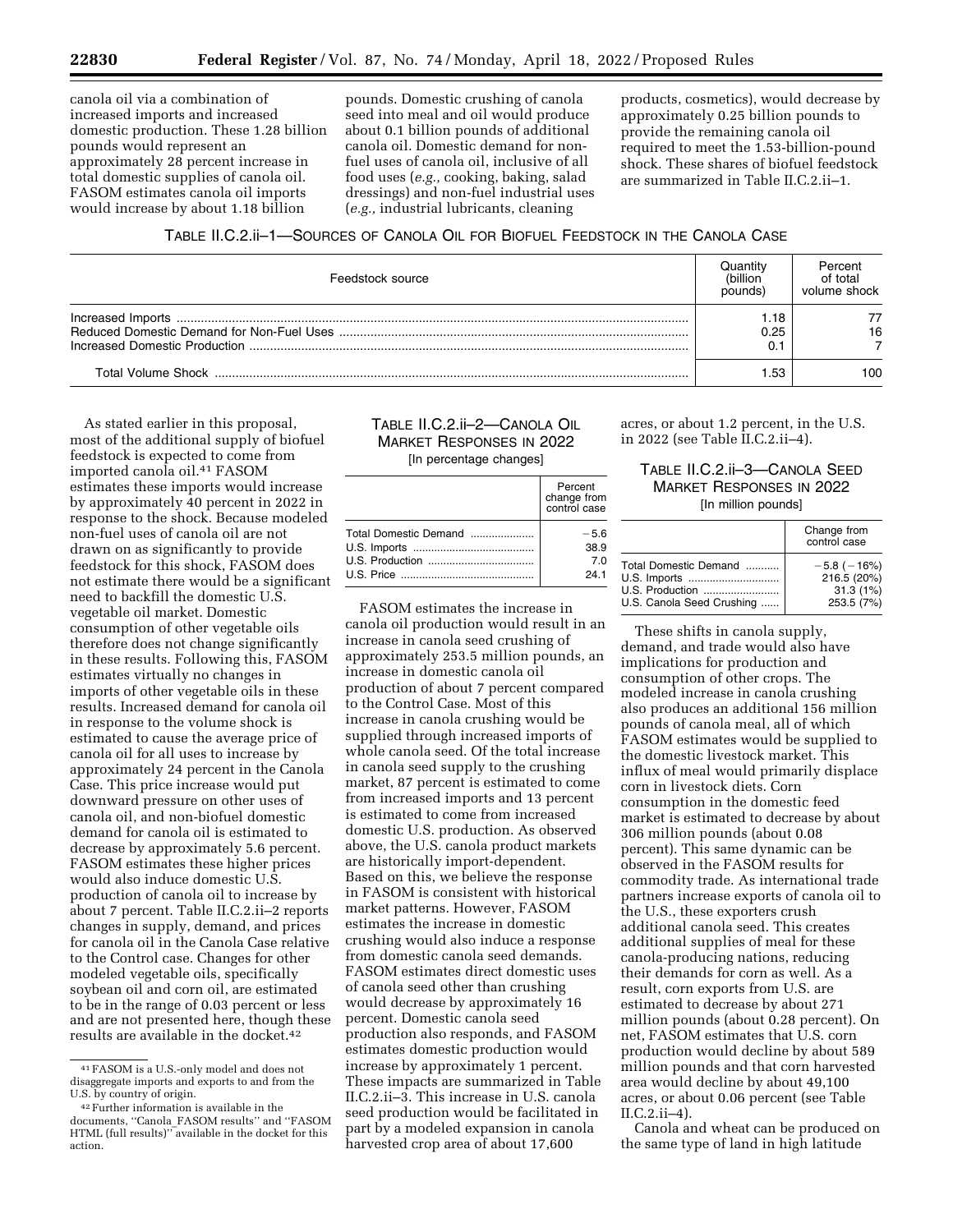agricultural systems like Canada and North Dakota, and many farmers rotate the two crops. In response to an increase in production of canola, farmers are likely to respond in one of two ways. One option is that total acres in wheat/ canola rotation could increase. The other option is for canola to displace wheat area to some extent as farmers tilt rotations more heavily towards the former (*e.g.,* canola-canola rotations rather than canola-wheat rotations). We observe these complex dynamics in the FASOM results for the Canola Case. To increase canola exports to the U.S. market, FASOM estimates the international market would decrease production of wheat, creating an opportunity for U.S. wheat producers to increase their exports. This impact is relatively marginal in comparison to the shock. However, FASOM estimates U.S. wheat exports would increase by about 174 million pounds, or about 0.18 percent. Domestic wheat production would increase by about 169 million pounds and the harvested area in wheat production (excluding wheat used for grazing) would expand by about 63,000 acres, or about 0.02 percent (see Table II.C.2.ii–4).

The modeling results also show some minor net shifts in other cropland as markets re-equilibrate in response to the shock, totaling about 28,100 harvested acres, or about 0.01 percent. Harvested crop area impacts are summarized in Table II.C.2.ii–4. The shock results in modeled net increase in total domestic harvested crop area of approximately 60,600 acres. This increase would require some shifting of land use from other uses to cropland; as discussed later in this section this land is shifted into cropland from pasture and cropland pasture on net.

## TABLE II.C.2.ii–4—HARVESTED CROP AREA RESPONSES IN 2022 [In thousand acres]

|       | Change from<br>control                                       |
|-------|--------------------------------------------------------------|
|       | 17.6 (1.2%)<br>63 (0.02%)<br>$-49.1(-0.06%)$<br>28.1 (0.01%) |
| Total | 60.6 (0.02%)                                                 |

Our FASOM results estimate these small shifts in agricultural production volumes would have some modest impact on agricultural prices. In our scenario, canola meal and wheat prices are estimated to decline as production increases, by 0.02 percent and 0.51 percent respectively, while corn prices would rise by 0.44 percent as production decreases. FASOM estimates

the livestock market would respond to the increase in corn prices by consuming slightly less corn (0.08 percent compared to baseline consumption). This would be made up in part by a modeled increase in canola meal consumption. However, the modeled increase in corn prices is estimated to create some upward pressure on overall feed prices as well, raising the estimated cost of livestock production. On net in these results, beef slaughter is estimated to decrease by 0.04 percent in response to higher costs and chicken (broiler) slaughter would decrease by 0.05 percent.

Geographically, the modeled domestic response to the shock is concentrated in North Dakota. Canola production is estimated to increase in North Dakota by about 28.9 million pounds (about 1.4 percent) and canola crop area is estimated to expand by 16,300 acres (as discussed later in this section, this acreage comes from a mix of existing and new agricultural land). This accounts for about 92 percent of the total estimated increase in U.S. domestic canola production in the Canola Case. As North Dakota is the dominant producer of canola in the U.S., this modeled impact appears to be consistent with historical agricultural patterns. North Dakota is also a significant producer of wheat. As canola production is estimated to expand in North Dakota, FASOM estimated wheat production would shift to North Dakota region by about 218 million pounds, decreasing on net in all other regions by about 50 million pounds.

Canola is generally crushed near areas of cultivation and a majority of U.S. facilities that process canola seed are located in North Dakota.43 Following this, as North Dakota canola production is estimated to expand to supply the canola shock, FASOM estimates the additional seed would be crushed into oil and meal in this region as well. This would expand regional supply of livestock feed and would decrease regional feed prices, relative to other regions of the U.S. FASOM estimates that this, in turn, would create incentives to shift livestock production to North Dakota and nearby states. Since livestock feed mixes require several different components, FASOM estimates this shift in livestock production towards North Dakota would also shift production of other feed crops (*e.g.,*  corn, soybeans, hay) into North Dakota. Production of these feed crops are

estimated to increase by a total of 115,000 acres in 2022. The modeled changes in North Dakota crop area are summarized in Table II.C.2.ii–5. FASOM estimates net cropland in North Dakota would increase by 218,300 acres.44

# TABLE II.C.2.ii–5—CHANGES IN NORTH DAKOTA CROP AREA IN 2022 [In thousand acres]

|                                                                                                                                                                                                                                     | Change from<br>control case                   |  |  |
|-------------------------------------------------------------------------------------------------------------------------------------------------------------------------------------------------------------------------------------|-----------------------------------------------|--|--|
| Wheat <b>Exercise Structure</b>                                                                                                                                                                                                     | 16.3 (1.39%)<br>86.8 (1.42%)<br>115.2 (1.38%) |  |  |
| <b>Total</b> Provides and the contract of the contract of the contract of the contract of the contract of the contract of the contract of the contract of the contract of the contract of the contract of the contract of the contr | 218.3 (1.39%)                                 |  |  |

Within North Dakota, FASOM estimates that most this additional cropland (212,000 acres) would be taken from Conservation Reserve Program (CRP) land and a smaller amount (7,000 acres) would be taken from cropland pasture. However, as discussed later in this section, the nationwide net effect on land use from the shock would affect other land types as well.

As crop area expands in North Dakota in response to the shock and livestock production shifts to this region, FASOM estimates total crop area would decrease in the rest of the U.S. FASOM estimates this dynamic would primarily shift production from Iowa and Kansas to North Dakota, suggesting a relatively modest northwesterly shift overall. On net, national crop area is estimated to expand by 60,600 acres in 2022. The modeled state-level changes in total harvested crop area are summarized in Table II.C.2.ii–6.

# TABLE II.C.2.ii–6—CHANGES IN RE-GIONAL HARVESTED CROP AREA IN 2022

### [In thousand acres]

|                                   | Change from<br>control case                                               |
|-----------------------------------|---------------------------------------------------------------------------|
| North Dakota<br>All Other Regions | 218.3 (1.4%)<br>$-82.7$ ( $-0.3%$ )<br>$-60.5(-0.5%)$<br>$-14.5(-0.01\%)$ |
| Total                             | 60.6 (0.02%)                                                              |

As FASOM estimates cropland would expand in North Dakota, the majority, about 212,000 acres, is estimated to shift into cropland status from land that is placed in CRP in the Control Case. The

<sup>43</sup>National Oilseed Processors Association, ''NOPA Plant Locations'', *[https://www.nopa.org/](https://www.nopa.org/oilseed-processing/nopa-plant-locations/)  [oilseed-processing/nopa-plant-locations/.](https://www.nopa.org/oilseed-processing/nopa-plant-locations/)* Last accessed March 16, 2022.

<sup>44</sup>Note that FASOM does not track conversion of other land types to cropland by crop. This modeled expansion in North Dakota cropland is best understood as an increase in total cropland at the expense of other land uses rather than an expansion cropland for canola, wheat, or any other specific crop into previously uncropped area.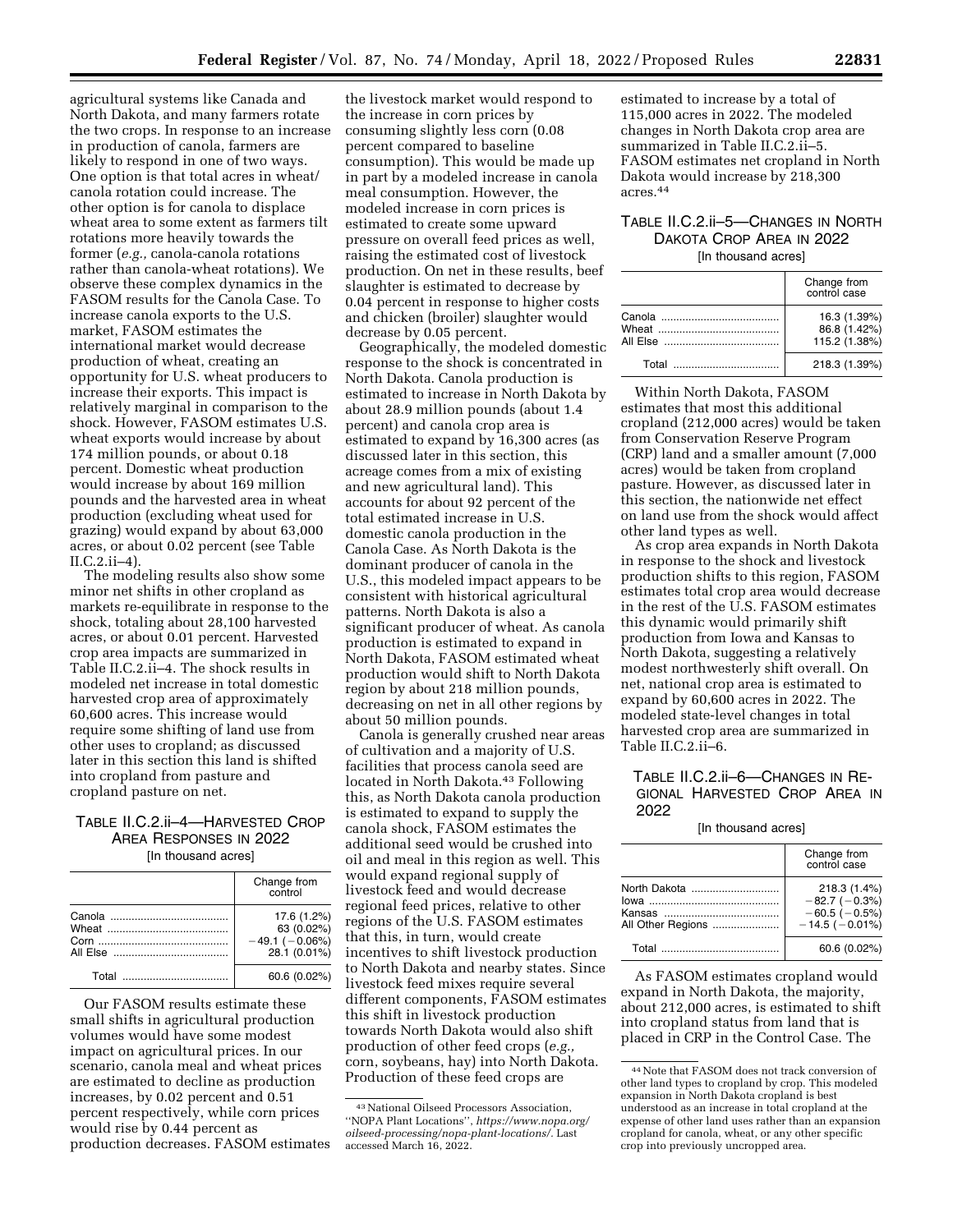remaining area shifting into cropland status is estimated to shift from cropland pasture. As modeled crop production shifts on the margin out of Iowa and Kansas, FASOM estimates CRP area would increase in these regions to compensate for the decrease in North Dakota CRP area; nationwide CRP area does not change on net in our results. FASOM estimates pasture area would decrease nationwide as greater availability of livestock feed would slightly reduce demand for grazing. In some regions, FASOM estimates this previously grazed pastureland would be forested instead, leading to a modeled increase in forestland. The changes in total regional crop area are summarized in Table II.C.2.ii–7.

# TABLE II.C.2.ii–7—CHANGES IN NATIONAL LAND AREA IN 2022 [In thousand acres]

|                        | Change from con-<br>trol case |
|------------------------|-------------------------------|
| Cropland <sup>45</sup> | 61 (0.02%)                    |
| Cropland Pasture       | $-57(-0.07%)$                 |
|                        | $-36(-0.04%)$                 |
|                        | 32 (0.01%)                    |

### 3. FAPRI Analysis

Like the assessment of domestic impacts using the FASOM model described in Section II.C.2, EPA used FAPRI to estimate the GHG emissions associated with producing canola oil biofuel from international land use change and livestock. This is the same methodology EPA previously used to estimate these emissions sources for soybean oil-based biodiesel and other agricultural feedstocks (*e.g.,* in the March 2010 RFS2 rule, but also in several subsequent pathway determinations). EPA updated several aspects of its analysis of the international GHG emissions associated with canola oil biofuel feedstock production this analysis, building on the FAPRI model used for EPA's analysis of the GHG emissions attributable to the production and transport of sugar beets for use as a biofuel feedstock.46 In this section, we first review the updates made for this analysis. Following this, we present a summary of the FAPRI modeling results.47

i. Modifications to Model Inputs and Assumptions

For this analysis, EPA updated FAPRI assumptions related to market conditions for canola seed, canola meal, and canola oil. This included assumptions about historical U.S. consumption, planted area, seed yields, and trade quantities. Updated assumptions for prices, planted area, and seed yields were primarily taken from NASS historical data sets. In some cases, these NASS data were supplemented with additional data taken from the USDA Oil Crop Yearbook and the USCA. In addition to updated canola yields in the U.S., USDA Foreign Agricultural Service (FAS) Production, Supply and Distribution (PSD) data 48 was used to update the FAPRI baseline trend of future yields in the EU, China, and Canada, regions where real-world yields had diverged most from previous FAPRI baseline assumptions.

Additionally, three elasticities were adjusted to better align the projected international canola market conditions from FAPRI with recent historical data. Notably, the previous FAPRI baseline did not reflect the emergence of Canada as an important producer and exporter of canola and canola oil. Changes were made to align production and trade patterns in Canada, China, and the European (EU) using historical data for the 2009/2010–2021/2022 model periods obtained from the USDA PSD database. The first adjustment made was to increase the crush demand elasticity of canola in Canada from 0.22 to 0.4 to reflect Canada's greater canola oil production and export relative to the previous FAPRI baseline. Increasing this elasticity estimate results in more canola crushed in Canada if the price increases. If Canada produces more canola oil, all else equal, Canadian exports would increase because of this assumption of increased elasticity. Second, we reduced the Chinese canola crush elasticity from 0.26 to 0.18 to reduce the higher-than-observed Chinese canola oil production and export in the FAPRI baseline relative to historical data.49 As a results of this change, Chinese canola crushing is less responsive to a change in the price of canola. If China crushes less canola, all else equal, Chinese canola exports

would decrease. Last, the own-price demand elasticity for rapeseed oil in China was reduced from –0.25 to –0.15. This adjustment was made to further reduce the strong Chinese canola oil export position estimated by the previous FAPRI baseline. Making the Chinese own-price elasticity of demand for canola oil more inelastic has the effect of making Chinese domestic consumption of canola oil less responsive (''stickier'') to changes in price.

EPA also updated the representation of canola and canola oil production in the India region to further align FAPRI with historical data. Indian trade of canola and canola oil are fixed in the FAPRI model at historical levels given very low levels of trade activity of these commodities historically.50 Similarly, the FAPRI modeling for this proposed rule does not allow for any changes in Indian canola or canola oil production in response to increased demand for canola oil-based biofuels. In 2020, global exports of canola oil were 14 billion pounds. Of this total, India exported 11 million pounds, or 0.08 percent. India does not export any canola seed.51 Therefore, we believe these adjustments are reasonable based on consideration of recent data and generally consistent with observed agricultural trade patterns.52

## ii. Summary of Results

To meet the 200 million gallons per year shock of canola oil biofuel, FAPRI estimates that the U.S. will import 100 percent of the feedstock required to meet the canola oil biodiesel shock in 2022. The FAPRI modeling results estimate that 48 percent of this canola oil feedstock would come from new production, with the remainder coming from shifts in other end uses. FAPRI estimates that global agricultural markets would provide the U.S. this feedstock in several ways. EU and Canadian net exports are estimated to increase by 750 and 278 million pounds, equivalent to 49 percent and 18 percent of the increase in U.S. net imports respectively. China's net imports of canola oil would be reduced

<sup>45</sup>Note that cropland reported in national land area includes land that is planted but intentionally not harvested, *e.g.,* crops grown for grazing. Land area totals will therefore differ slightly from the harvested crop area data discussed above.

<sup>46</sup>See 82 FR 34656, July 26, 2017 for details on the version of FAPRI used to analyze emissions associated with sugar beets.

<sup>47</sup>Further information about our assumptions and the modeling results are available in the document,

<sup>&#</sup>x27;'FAPRI Outputs,'' available in the docket for this action.

<sup>48</sup>USDA, Foreign Agricultural Service. PSD Only Query tool. *[https://apps.fas.usda.gov/psdonline/](https://apps.fas.usda.gov/psdonline/app/index.html#/app/advQuery)  [app/index.html#/app/advQuery.](https://apps.fas.usda.gov/psdonline/app/index.html#/app/advQuery)* Last accessed March 16, 2022.

<sup>49</sup>USDA, Foreign Agricultural Service. PSD Only Query tool. *[https://apps.fas.usda.gov/psdonline/](https://apps.fas.usda.gov/psdonline/app/index.html#/app/advQuery)  [app/index.html#/app/advQuery.](https://apps.fas.usda.gov/psdonline/app/index.html#/app/advQuery)* Last accessed March 16, 2022.

<sup>50</sup>USDA, Foreign Agricultural Service. Oilseeds and Products Annual. March 31, 2021. Available at *[https://apps.fas.usda.gov/newgainapi/api/Report/](https://apps.fas.usda.gov/newgainapi/api/Report/DownloadReportByFileName?fileName=Oilseeds%20and%20Products%20Annual_New%20Delhi_India_04-01-2021) [DownloadReportByFileName?fileName=](https://apps.fas.usda.gov/newgainapi/api/Report/DownloadReportByFileName?fileName=Oilseeds%20and%20Products%20Annual_New%20Delhi_India_04-01-2021) [Oilseeds%20and%20Products%20Annual](https://apps.fas.usda.gov/newgainapi/api/Report/DownloadReportByFileName?fileName=Oilseeds%20and%20Products%20Annual_New%20Delhi_India_04-01-2021)*\_ *[New%20Delhi](https://apps.fas.usda.gov/newgainapi/api/Report/DownloadReportByFileName?fileName=Oilseeds%20and%20Products%20Annual_New%20Delhi_India_04-01-2021)*\_*India*\_*04-01-2021.* Last accessed March 16, 2022.

<sup>51</sup>USDA, Foreign Agricultural Service. PSD Only Query tool. *[https://apps.fas.usda.gov/psdonline/](https://apps.fas.usda.gov/psdonline/app/index.html#/app/advQuery)  [app/index.html#/app/advQuery.](https://apps.fas.usda.gov/psdonline/app/index.html#/app/advQuery)* Last accessed March 16, 2022.

<sup>52</sup>Further information regarding these updated assumptions is detailed in the memorandum, ''TITLE,'' available in the docket for this action.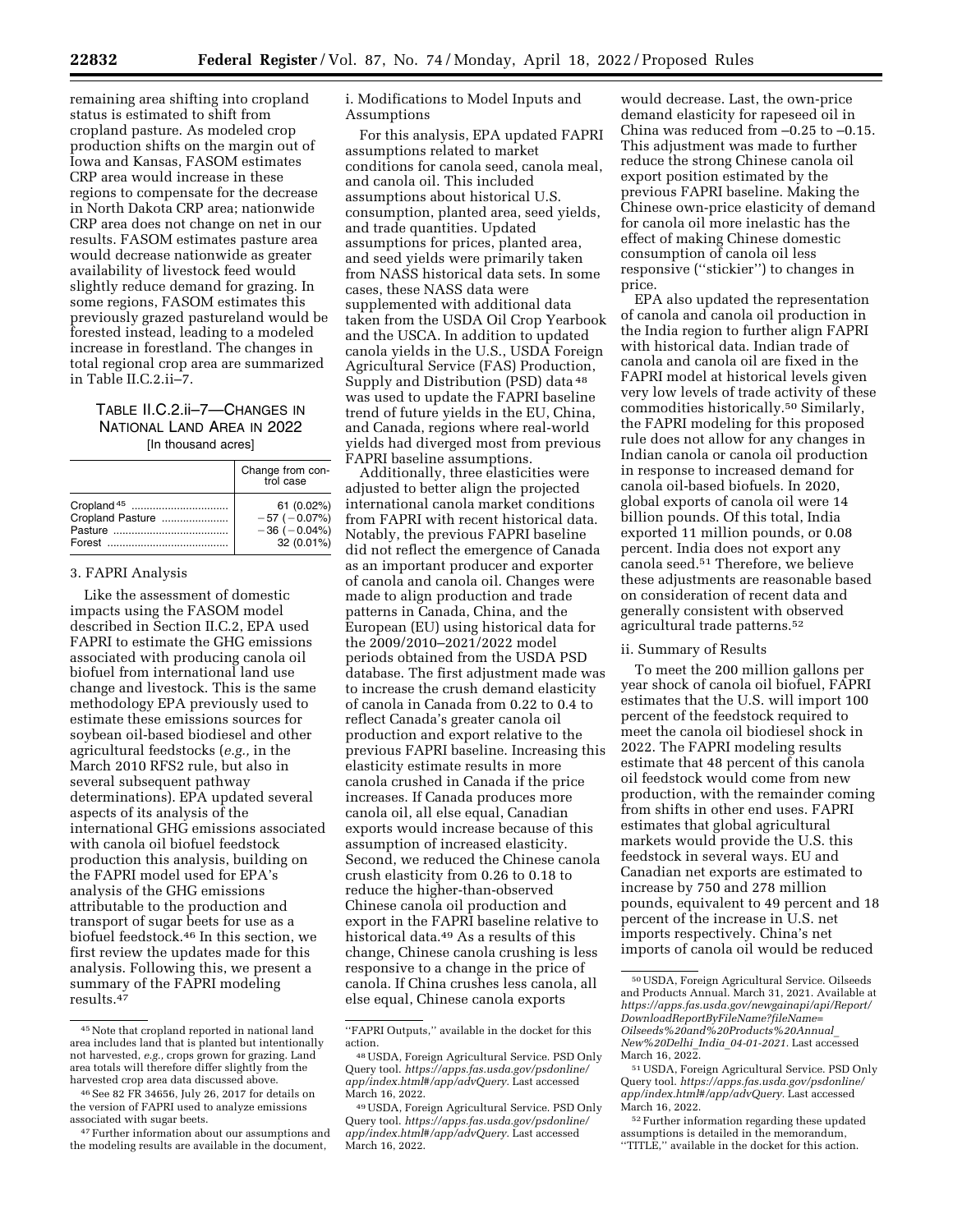by 362 million pounds relative to the baseline, equivalent to 23 percent of the increase in U.S. net imports. The remaining increase in U.S. net imports are modeled to be supplied through increased net exports from other countries.

FAPRI estimates that all of the canola oil to satisfy the shock would be supplied through increased net imports to the U.S. Since we use the FASOM results to estimate U.S. GHG emissions and the FAPRI results for non-U.S. GHG emissions, the effect of this discrepancy likely increases our GHG emissions estimates relative to a case where both models are perfectly aligned on the share of canola oil supplied through increased U.S. canola production. This is because we include the GHG

emissions in the U.S. associated with producing 7 percent of the needed canola oil as estimated with FASOM and also the GHG emissions associated with producing 100 percent of the needed canola oil outside of the U.S. as estimated with FAPRI. For this reason, our estimates may be viewed as conservative (*i.e.,* resulting in greater GHG emissions).53 In the March 2010 RFS2 rule, we considered comments that questioned the benefit of using both FASOM and FAPRI given the inconsistencies in the results and decided that the benefits of FASOM's more detailed representation of the U.S. agricultural and forestry sectors and associated GHG emissions outweighed the inevitable inconsistencies associated with using both models (75 FR 14768).

We took steps in the March 2010 RFS2 rule and in the analysis for this proposed rule to reconcile the two model results to the extent possible by applying the same set of scenarios and key input assumptions in both models.54 Overall, we believe the 7 percent difference in sourcing of U.S. canola oil supplies provides a reasonably aligned and conservative estimate of the lifecycle GHG emissions associated with scenario modeled.

FAPRI results show that canola seed production would increase by 1,743 million pounds and canola oil production by 733 million pounds globally in 2022 in response to the shock. Table II.C.3.ii-1 illustrates the source and amounts of additional canola and canola oil production in 2022.

TABLE II.C.3.ii–1—FAPRI 2022 CANOLA AND CANOLA OIL PRODUCTION RESPONSE BY REGION IN 2022 RELATIVE TO CONTROL CASE

|           | Canola                      |                                | Canola oil.                    |
|-----------|-----------------------------|--------------------------------|--------------------------------|
|           | Acreage<br>(thousand acres) | Production<br>(million pounds) | Production<br>(million pounds) |
|           | 60                          | 70                             |                                |
| Canada    | 207                         | 453                            | 263                            |
| China     | 536<br>285                  |                                | 173                            |
| EU        | 629<br>223                  |                                | 234                            |
| All Other | 43<br>56                    |                                | 60                             |
| Total     | 819                         | .743                           | 733                            |

While FAPRI estimates that the EU will produce the most additional canola (629 million pounds), Canada is estimated to produce the most additional canola oil (263 million pounds). This is because, in addition to increasing of domestic production of canola seed, Canada is also estimated to reduce net exports of canola seed by 146 million pounds, and to crush that additional amount of seed.

The amount and composition of land use change associated with these canola

expansions varies by region. While FAPRI estimates that China would experience the largest expansion of canola acres in 2022 (285,000 acres), there would be a relatively small amount of net cropland expansion (12,000 acres) as there would also be reductions in wheat and corn acres. Similarly, is the results show a net reduction of 12,000 acres of cropland in Canada as wheat, corn, and barley production would be reduced due to a change in relative prices stemming from

the canola oil shock. In the EU, there would be a net expansion of cropland of 103,000 acres, and in Brazil there would be an increase of 58,000 acres of cropland, led by corn and soybean expansion. FAPRI also estimates a reduction of 232,000 acres of pasture in Brazil, as the infusion of canola meal as a byproduct of additional canola crushing alleviates demand for grazing. In total, FAPRI estimates that cropland would expand by 372,000 acres outside of the U.S. in response to the shock.

TABLE II.C.3.ii–2—NON-U.S. CHANGES IN AGRICULTURAL LAND BY REGION IN 2022 RELATIVE TO CONTROL CASE [In thousand acres]

|                     | Change in area<br>harvested | Change in pasture<br>$A$ cres $55$ | Total change in<br>acres |
|---------------------|-----------------------------|------------------------------------|--------------------------|
| EU<br><b>Brazil</b> | 103<br>58                   | <b>NR</b><br>- 232                 | 103<br>- 175             |
|                     | 211                         | <b>NR</b>                          | 211                      |
| Total Non-USA       | 372                         | 232                                | 140                      |

<sup>53</sup>The purpose of lifecycle assessment for RFS pathway assessments is not to precisely estimate lifecycle GHG emissions associated with particular biofuels, but instead to determine whether or not the fuels satisfy specified lifecycle GHG emissions thresholds to qualify as one or more of the four

types of renewable fuel specified in the statute (March 26, 2010, 75 FR 14785). Where there are a range of possible outcomes and the fuel satisfies the GHG reduction requirements when ''conservative'' assumptions are used, then a more precise

quantification of the matter is not required for purposes of a pathway determination.

54As explained earlier in this section, we are not reopening the overall modeling framework or approach established in 2010 in this rulemaking.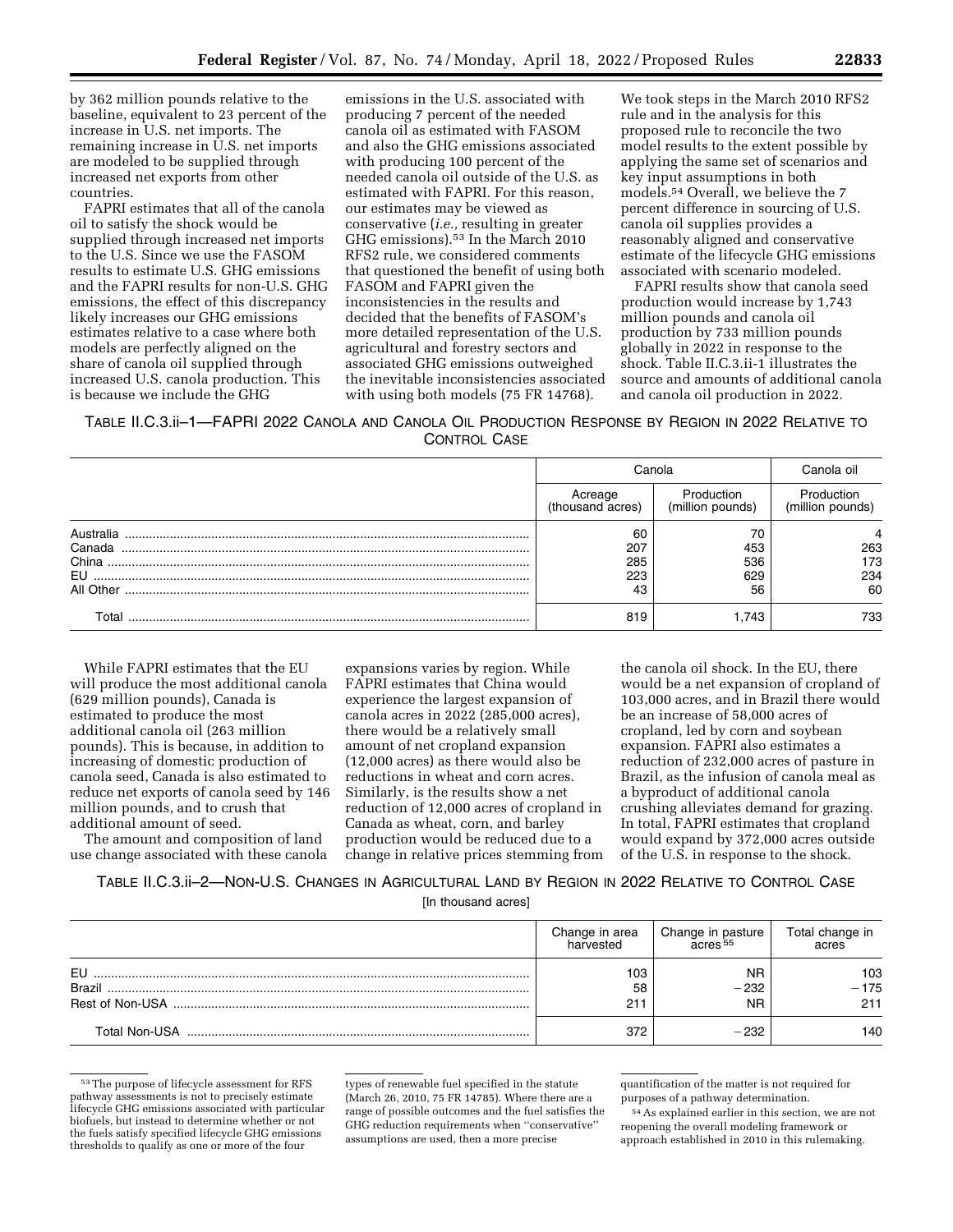4. Domestic Agricultural and Land Use Change GHG Emissions

We used the results from the FASOM analysis to estimate domestic agricultural GHG emissions following the methodology developed for the March 2010 RFS2 rule. As noted above, for this proposed rule we used emissions factors from GREET–2020 for energy inputs and feedstock and coproduct transportation. Domestic agricultural GHG emissions include GHG emissions associated with changes in crop and livestock production. Overall, we estimate that increasing the consumption of hydrotreated canola oil biofuels in the U.S. would result in a net reduction in domestic agricultural GHG emissions of 40 grams of carbon  $divide$ -equivalent emissions (gCO<sub>2</sub>e) per pound of canola oil used as feedstock relative to scenario absent this hydrotreated canola oil biofuel production ("gCO<sub>2</sub>e per pound of canola oil'').56

The 40  $gCO<sub>2</sub>e$  per pound of canola oil reduction in domestic agricultural GHG emissions has a handful of components. As discussed in Section II.C.2.ii, the FASOM results estimate a small shift away from corn production towards canola and wheat. This leads to a small net decline in farm input usage, resulting in a small estimated reduction in GHG emissions of about 1  $gCO<sub>2</sub>e$  per pound of canola oil. The estimated net decrease in beef and chicken slaughter discussed in Section II.C.2.ii of this preamble is associated with a GHG emissions decrease of about 40  $gCO<sub>2</sub>e$ per pound of canola oil. There is also a small increase in rice production in the U.S. (about 0.02 percent), leading to an increase of about 1  $gCO<sub>2</sub>e$  per pound of canola oil from rice methane. As discussed above, our FASOM modeling results estimate that almost all the canola oil feedstock would be sourced outside of the U.S., and the relatively small effects on the domestic agricultural sector reflect this result.

Domestic land use change GHG emissions are reported separately from domestic agricultural emissions. Based on the FASOM modeling discussed in Section IV.C.2 of this preamble, we estimate a net reduction in domestic land use change emissions of 77  $gCO<sub>2</sub>e$ per pound of canola oil. It is based on the same methodology used for the March 2010 RFS rule whereby the land

use change GHG emissions estimates from FASOM are considered over a 30 year period and then annualized (*i.e.,*  divided by 30 years). For a detailed description of how FASOM estimates land use change GHG emissions see Section 2.4.4.1 (''Evaluation of Domestic Land Conversion GHG Emissions Impacts'') of the Regulatory Impact Analysis for the March 2010 RFS2 rule.57 FASOM estimates land conversions and associated changes in the biomass and soil carbon stocks. Given the many interactions simulated in FASOM it is difficult to summarize why domestic land use change GHG emissions are estimated to decline as a result of the modeled scenario. However, the reduction in emissions is consistent with the overall land use changes summarized in Table II.C.2.ii– 7. Cropland area increases by 61 thousand acres, which is usually associated with increased land use change GHG emissions, but this is offset by an increase of 32 thousand acres of forest area, which is associated with a net reduction in GHG emissions.

5. International Agricultural and Land Use Change GHG Emissions

We used the results from the FAPRI analysis to estimate international (*i.e.,*  non-U.S.) agricultural and land use change GHG emissions following the methodology developed for the March 2010 RFS2 rule, except that, as described in this section, we updated our estimates of the GHG emissions associated with changes in international on-farm energy use. International agricultural sector GHG emissions are associated with estimated changes in crop and livestock production outside of the U.S. International land use change emissions are primarily changes in biomass and soil carbon associated with land use changes, but they also include non-CO2 emissions some cases (*e.g.,*  when land is cleared with fire). Overall, we estimate a small reduction of 5 gCO2e per pound of canola oil associated with changes in international agriculture.

The small reduction in GHG emission associated with international agriculture is the result of counterbalancing effects. We estimate that the modeled canola oil shock increases GHG emissions associated with international farm inputs (*e.g.,* fertilizer, pesticide, energy) by 70 gCO<sub>2</sub>e per pound of canola oil. The canola shock is associated with changes in livestock production that

reduce GHG emissions by  $72$  gCO<sub>2</sub>e per pound of canola oil. Changes in rice production results in a small decreased of 3  $gCO<sub>2</sub>e$  per pound of canola oil. These changes largely balance each other out and result in an overall reduction in international agricultural emissions, not including land use change, of  $5 \text{ gCO}_2$ e per pound of canola oil. These estimates are summarized along with the domestic estimates in Table II.C.8–1. The rest of this section describes our updates to estimate GHG emissions associated with changes in international on-farm energy use and then discusses the estimated international land use change GHG emissions.

Based on our assessment of the information provided in the USCA petition, we updated the data sources used to estimate the changes in energy inputs and associated GHG emissions corresponding with changes in international crop production as estimated with the FAPRI model. The USCA petition stated, ''For countries except Canada, EPA used International Energy Agency (IEA) data for energy use for the forest and agriculture sector and then divided that by the crop area. The energy use, based on this data, is overstated because it includes forestry energy use.'' We confirmed that the IEA data used in our 2010 analysis to estimate changes in non-U.S. on-farm energy use included forestry energy use along with crop production energy use, and these data were then rolled into our estimates of energy use per acre of crop production for each region. We also found that the IEA data are aggregated so that forestry could not be excluded.

We reviewed other available sources on energy use and found that the Food and Agriculture Organization of the United Nations (FAO) reports emissions data on the amount of energy used within the farm gate to operate machinery.58 The FAO also reports GHG emissions from aquaculture and fishing, but we exclude these data in order to exclusively estimate emissions from onfarm energy use energy use. The FAO data are available annually from 1970– 2019 for over 200 countries. FAO reports emissions of carbon dioxide, methane, and nitrous oxide for seven different energy products (*i.e.,* coal, electricity, fuel oil, gas-diesel oil, LPG, motor gasoline, and natural gas including LNG). After reviewing the

<sup>55</sup>NR stands for ''not reported''. Pasture acreage is only reported for Brazil in the FAPRI model.

<sup>56</sup>Consistent with the methodology developed for the March 2010 RFS2 rule, for purposes of this lifecycle GHG analysis we use 100-year global warming potential (GWP) weighed emissions of carbon dioxide, methane, and nitrous oxide to calculated CO<sub>2</sub>e emissions.

<sup>57</sup>EPA (2010). Renewable fuel standard program (RFS2) regulatory impact analysis. Washington, DC, US Environmental Protection Agency Office of Transportation Air Quality. EPA–420–R–10–006.

<sup>58</sup>FAO, 2021. FAOSTAT Energy Use domain, FAO, Rome, Italy. Available at: *[http://www.fao.org/](http://www.fao.org/faostat/en/#data/GN) [faostat/en/#data/GN.](http://www.fao.org/faostat/en/#data/GN)* Last accessed March 16, 2022. FAOSTAT Analytical Briefs can be found at: *[http://](http://www.fao.org/food-agriculture-statistics/data-release/environment/en)  [www.fao.org/food-agriculture-statistics/data](http://www.fao.org/food-agriculture-statistics/data-release/environment/en)[release/environment/en.](http://www.fao.org/food-agriculture-statistics/data-release/environment/en)* Last accessed March 16, 2022.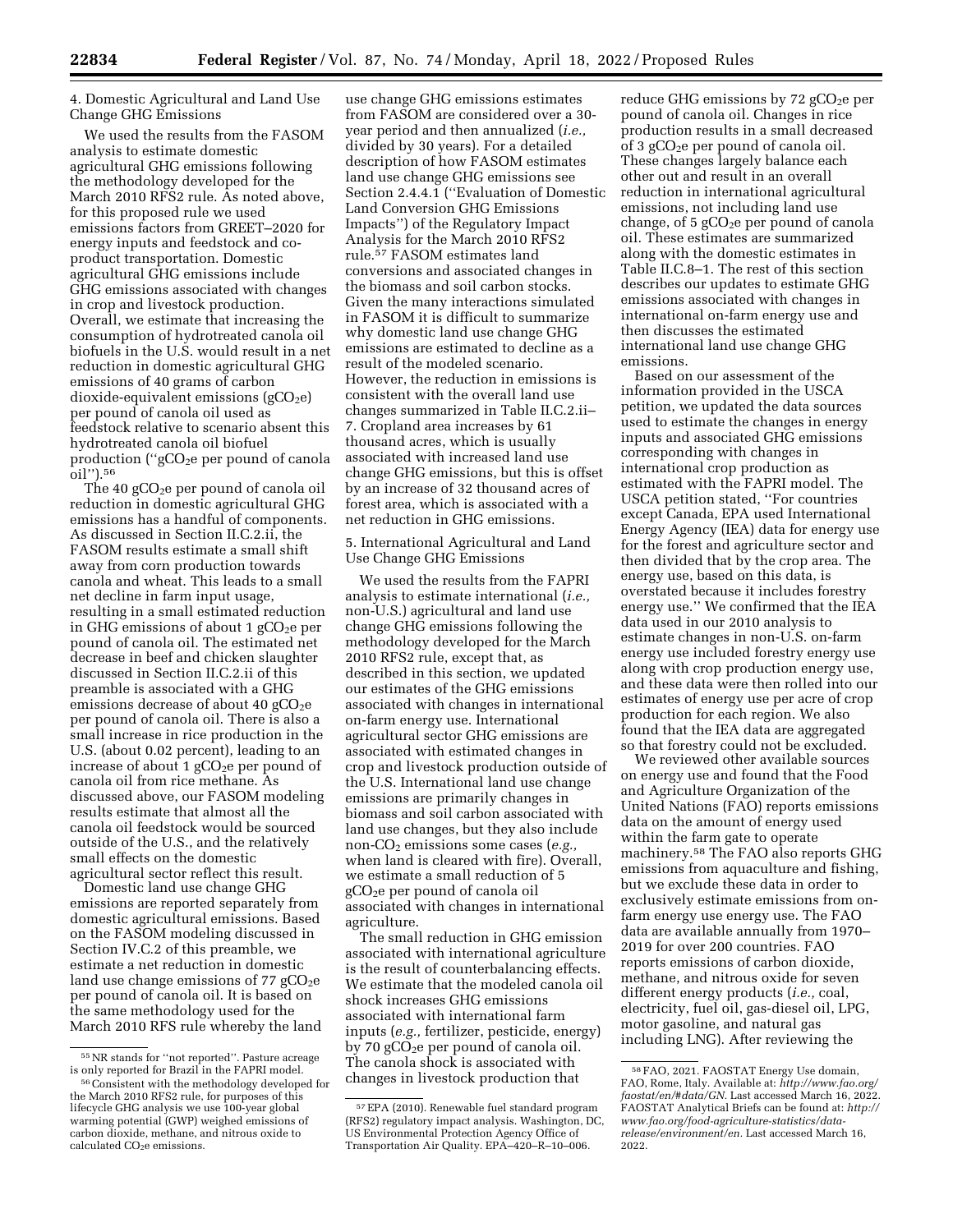FAO farm energy use GHG emissions data, we believe they are an improvement compared to the IEA data used previously for the purposes of this analysis because they are more recent and exclude forestry energy use. For these reasons, we have updated our assumptions to use the FAO data for this analysis of canola oil renewable diesel.

The FAO data report energy GHG emissions within the farm gate, including off-farm GHG emissions associated with generating electricity. Although the FAO estimates include offfarm GHG emissions associated with electricity generation, they exclude GHG emissions associated with producing the energy products and feedstocks for this electricity generation. For example, they exclude GHG emissions associated with natural gas production and distribution. In prior analyses, we adjusted the IEA estimates to include these upstream GHG emissions based on estimates from the GREET Model (version 1.8b) on the ratio of total lifecycle emissions to fuel use (or generation for electricity) emissions for each production. For this analysis of canola oil, we used the same approach but updated these ratios based on data from GREET–2020.59

The rest of this section discusses the international land use change GHG estimates. We estimate international land use change GHG emissions of 316  $gCO<sub>2</sub>e$  per pound of canola oil. We consider the uncertainty in the types of land converted and the emissions associated with those conversions and estimate a 95% confidence interval for international land use change emissions ranging from 131 to 529  $gCO<sub>2</sub>e$  per pound of canola oil.

International land use change GHG emissions were estimated following the methodology developed for the March 2010 RFS2 rule. The FAPRI model estimates changes in harvested crop area by region as a result of the modeled canola oil biofuel scenarios. FAPRI also estimates changes in pasture area for five sub-regions of Brazil. For other regions, changes in pasture area are estimated based on FAPRI's estimated changes in livestock production and FAO data on stocking rates (*i.e.,* grazing animals per acre of pasture). In regions where the sum of changes in cropland or pasture are non-zero, we estimate changes in the areas of other land types based on land use change patterns in each region as estimated with satellite data. The estimated land use changes are then converted to GHG emissions

based on land use change emissions factors estimated from a number of data sources following IPCC guidelines. International land use changes are estimated over 30 years and then annualized (*i.e.,* divided by 30 years). For details on this methodology see Section 2.4.4.2 (''International Land Conversion GHG Emissions Impacts'') of the Regulatory Impact Analysis for the March 2010 RFS2 rule.

Following the approach developed for the March 2010 RFS2 rule, we consider the uncertainty in the international land use change GHG estimates to produce a 95% confidence interval. This uncertainty analysis considers two major components: (1) Uncertainty in the classification of land transitions with satellite data to determine the types of land affected by changes in cropland and pasture area in each region, and (2) uncertainty in the emissions factors used to translate the land conversions to GHG emissions. For more information about our evaluation of the uncertainty in international land use change GHG emissions see Section 2.4.4.2.8 (''Uncertainty Assessment for International Land Conversion GHG Emissions Impacts'') of the RIA for the March 2010 RFS2 rule.

We recognize that there are other uncertainties that could theoretically be estimated, for example uncertainties in the areas of cropland estimated by the FAPRI model. However, quantifying additional sources of uncertainty was not part of the modeling framework or methodology developed for the March 2010 RFS2 rule, and would require the development of new methodologies and modeling approaches. Running multiple scenarios with the FAPRI model in order to systematically quantify parameter uncertainty would take a very long time and be impractical for this rule. As discussed in Section III., we consider the weight of available evidence when proposing RIN D-code eligibility for the evaluated pathways. In weighing the available evidence, we put the most weight on the quantified range of lifecycle GHG estimates but also recognize qualitatively that there are unquantified sources of uncertainty.

### 6. Feedstock Processing

After the canola seeds are harvested, they are transported to a crushing facility to separate the canola oil and meal. The most common process uses the solvent hexane. The canola seeds are first cleaned, heated, and flaked. The seeds are then cooked and screwpressed to remove most of the oil. To remove the remaining oil, the meal is saturated with hexane solvent, which is removed and then recycled back into

the process. The oil is further refined to remove free fatty acids and other impurities.

We estimate canola crushing GHG emissions following the methodology developed for the March 2010 RFS2 rule. We estimate the total GHG emissions associated with canola crushing with no allocation to the canola meal co-product that is primarily used as livestock feed. The effects of using canola meal as feed are considered in the FASOM and FAPRI modeling described above. In lifecycle analysis terminology, this would be described as a system expansion approach as opposed to allocating emissions to the meal.

The USCA petition included annual canola crushing input-output data from Canada that we used in our analysis. We believe these data are appropriate for our analysis because a large share of canola oil feedstock for the U.S. is likely to be sourced in Canada, and the Canadian extraction process is representative of extraction processes in other regions that are likely to crush canola to supply canola oil biofuel feedstock to the U.S. For example, data compiled by the United Nations International Civil Aviation Organization (ICAO) for canola crushing in Canada, Europe and the U.S. shows similar but smaller amounts of natural gas and electricity use per pound of canola oil extracted. 60 The USCA data reports average energy use of 1,310 Btu of per pound of canola oil extracted in Canada. For comparison the ICAO reports energy use of 790 to 1,220 Btu per pound of canola oil extracted. Based on this comparison, we believe that using the USCA data for canola crushing energy use is reasonable and somewhat conservative.

Based on the USCA crushing data, we assume approximately 40 percent yield of canola oil per seed on a mass basis, and that natural gas and electricity are used for heat and power. We estimated the GHG emissions associated with the natural gas based on GREET–2020 estimates for average North American natural gas production and use. For electricity, we used the GREET–2020 emissions factor for average Canadian electricity. GREET includes 2012 data for the Canadian grid mix, which we updated based on 2018 data from Natural Resources Canada.61 Based on

<sup>59</sup>For more information on these estimates see the memo to the docket titled, ''Memo on Hydrotreated Canola Lifecycle GHG Calculation Workbooks.''

<sup>60</sup> ICAO (2021). CORSIA Eligible Fuels—Lifecycle Assessment Methodology. CORSIA Supporting Document. March 2021. Version 3. Table 43. Page 65.

<sup>61</sup>Natural Resources Canada. Last updated October 6, 2020. ''Electricity Facts.'' *[https://](https://www.cer-rec.gc.ca/en/data-analysis/energy-markets/provincial-territorial-energy-profiles/provincial-territorial-energy-profiles-canada.html#:~:text=More%20than%20half%20of%20the,and%20petroleum%20(Figure%202)) [www.cer-rec.gc.ca/en/data-analysis/energy-](https://www.cer-rec.gc.ca/en/data-analysis/energy-markets/provincial-territorial-energy-profiles/provincial-territorial-energy-profiles-canada.html#:~:text=More%20than%20half%20of%20the,and%20petroleum%20(Figure%202))*Continued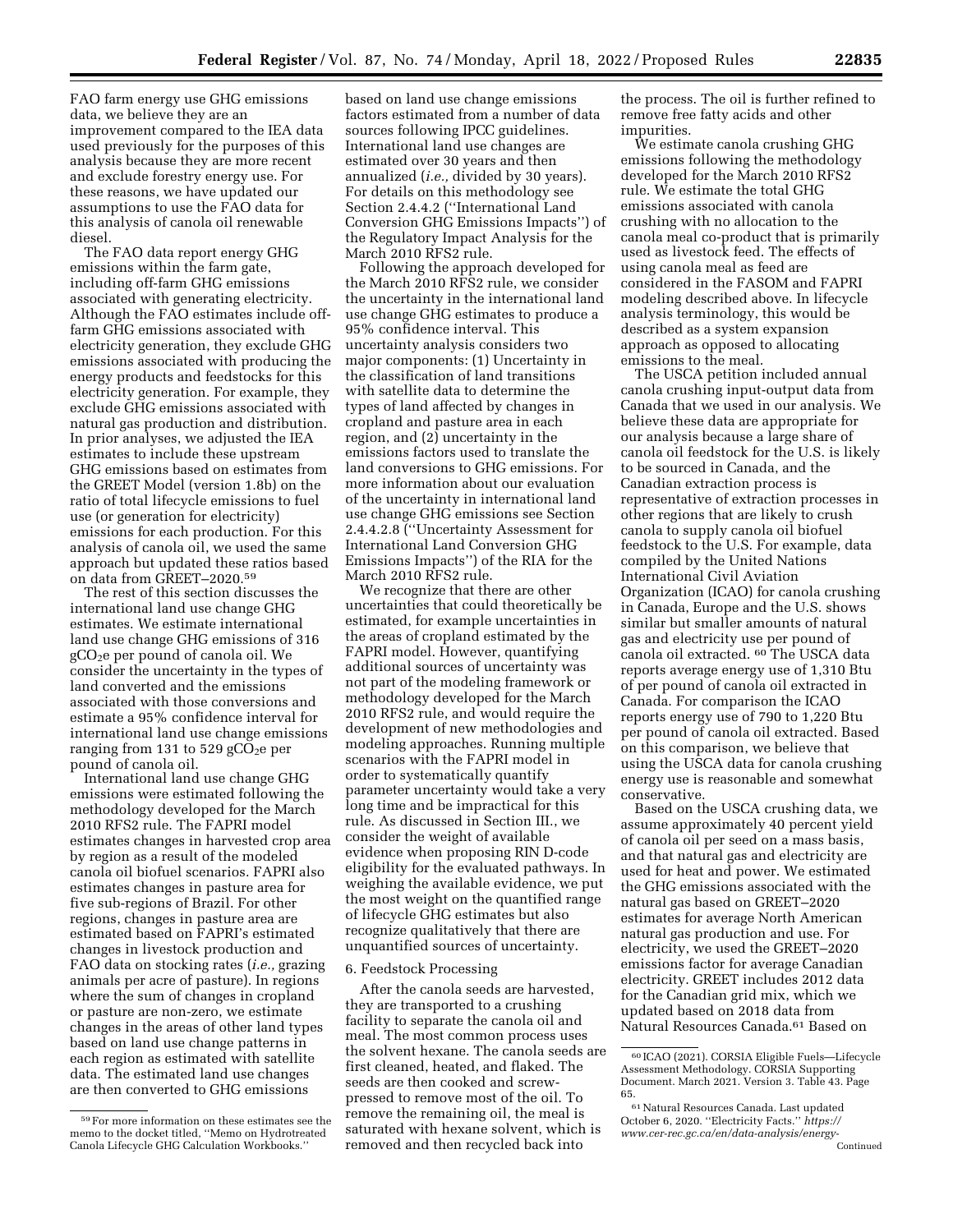these assumptions, we estimate GHG emissions from canola oil extraction of 87 gCO2e per pound of canola oil.

Recognizing that canola may be crushed in other regions, we considered the effects of canola crushing in the U.S., Europe and China to determine if crushing in other regions would affect our proposed determination that hydrotreated canola oil meets the 50% GHG reduction threshold. To evaluate this question, we used the same crushing input-output data from the USCA petition and considered regional differences in grid average electricity GHG emissions factors and GHG emissions associated with additional canola oil shipping. Although the U.S. grid is more GHG intensive than the Canadian grid, the effect of crushing in the U.S. compared to Canada is less than one gram  $CO<sub>2</sub>e$  per pound canola oil and we assume there would be no significant change in GHG emissions associated with canola oil transport. The average European grid is less GHG intensive than the Canadian grid but the effect on crushing in Europe compared to Canada is also less than on gram  $CO<sub>2</sub>e$ per pound of canola oil. If we consider canola oil shipping from Europe of 4,000 nautical miles (*e.g.,* Rotterdam to Houston) via ocean tanker fueled with bunker fuel, that adds approximately 13  $gCO<sub>2</sub>e$  per pound of canola oil, equivalent to approximately a one percent increase in GHG emissions relative to the petroleum baseline. Crushing in China and shipping 5,500 nautical miles (*e.g.,* Beijing to Los

Angeles) would add approximately 18  $gC\overline{O}_2e$  per pound of canola oil, which is still equivalent to approximately a one percent increase in GHG emissions relative to the baseline. As an extremely conservative scenario, if we assume crushing in China with coal instead of natural gas for process energy and 5,500 nautical miles of shipping, this adds approximately 139  $gCO<sub>2</sub>e$  per pound of canola oil, or approximately 9% relative to the petroleum baseline. Even with these extremely conservative assumptions, renewable diesel and jet fuel still satisfy the 50% GHG reduction threshold when we use our mean estimate of international land use change GHG emissions (*i.e.,* 55% to 61% reduction for renewable diesel and 51% to 59% reduction for renewable jet fuel). Overall, this shows that our proposed determinations are not sensitive to our assumption about where canola is crushed, and we believe that assuming canola crushing occurs in Canada is a reasonable approach for this analysis.

## 7. Feedstock Transport

There are three stages of feedstock transport considered in our lifecycle analysis. The transportation modes and distances for canola seed and oil in our analysis are from the GREET–2020 model. First canola seeds are assumed to be transported 10 miles from the farm field to a collection point by mediumduty truck. The model then assumes seeds are then transported 40 miles to the crushing facility by heavy duty

truck. After crushing, the oil is transported 80 miles by tanker truck to a hydrotreating facility. The trucks in this transportation chain are assumed to consume diesel fuel and we estimated the associated GHG emissions based on the GREET–2020 emissions factor for conventional diesel. Overall, we estimate GHG emissions of 15  $gCO<sub>2</sub>e$  per pound of canola oil for seed transport and 13 gCO<sub>2</sub>e per pound of canola oil for canola oil transport. As discussed in Section IV.C.7, importing canola oil from Europe or China would increase oil shipping emissions but not to a large enough extent to change our proposed determinations that biofuels produced from hydrotreated canola oil meet the 50 percent GHG reduction requirement.

### 8. Summary of Upstream GHG Emissions

Based on all of the modeled effects discussed above associated with producing canola oil feedstock including effects on domestic and international crop production, livestock production and land use, we can summarize the estimated lifecycle GHG emissions per pound of canola oil delivered to a hydrotreating production facility. These upstream GHG emissions (*i.e.,* upstream of feedstock conversion to fuel) are summarized in Table II.C.8– 1. A range of GHG emissions is presented based on our evaluation of the uncertainty associated with international land use change GHG emissions, as discussed in Section IV.C.5 of this preamble.

TABLE II.C.8–1—ESTIMATED UPSTREAM GHG EMISSIONS ASSOCIATED WITH PRODUCING CANOLA OIL USED FOR BIOFUEL PRODUCTION

[In grams of  $CO<sub>2</sub>$ -equivalent per pound canola oil]

| <b>Emissions category</b> | Estimate |       |      |  |
|---------------------------|----------|-------|------|--|
|                           |          |       |      |  |
|                           |          | $-40$ |      |  |
|                           |          |       |      |  |
|                           | $-77$    |       |      |  |
|                           | 70       |       |      |  |
|                           | $-72$    |       |      |  |
|                           | $-3$     |       |      |  |
|                           | 15       |       |      |  |
|                           | 87       |       |      |  |
|                           | 13       |       |      |  |
|                           | Mean     | Low   | Hiah |  |
|                           | 316      | 131   | 529  |  |
| Total                     | 305      | 118   | 517  |  |

**Note:** The ''Low'' international land use change estimate represents the low-end of the 95% confidence interval and the ''High'' estimate represents the high-end of the 95% confidence interval.

*:*∼*[:text=More%20than%20half%20of%20the,and](https://www.cer-rec.gc.ca/en/data-analysis/energy-markets/provincial-territorial-energy-profiles/provincial-territorial-energy-profiles-canada.html#:~:text=More%20than%20half%20of%20the,and%20petroleum%20(Figure%202)) [%20petroleum%20\(Figure%202\).](https://www.cer-rec.gc.ca/en/data-analysis/energy-markets/provincial-territorial-energy-profiles/provincial-territorial-energy-profiles-canada.html#:~:text=More%20than%20half%20of%20the,and%20petroleum%20(Figure%202))* Last Accessed March 16, 2022.

*[markets/provincial-territorial-energy-profiles/](https://www.cer-rec.gc.ca/en/data-analysis/energy-markets/provincial-territorial-energy-profiles/provincial-territorial-energy-profiles-canada.html#:~:text=More%20than%20half%20of%20the,and%20petroleum%20(Figure%202))  [provincial-territorial-energy-profiles-canada.html#](https://www.cer-rec.gc.ca/en/data-analysis/energy-markets/provincial-territorial-energy-profiles/provincial-territorial-energy-profiles-canada.html#:~:text=More%20than%20half%20of%20the,and%20petroleum%20(Figure%202))*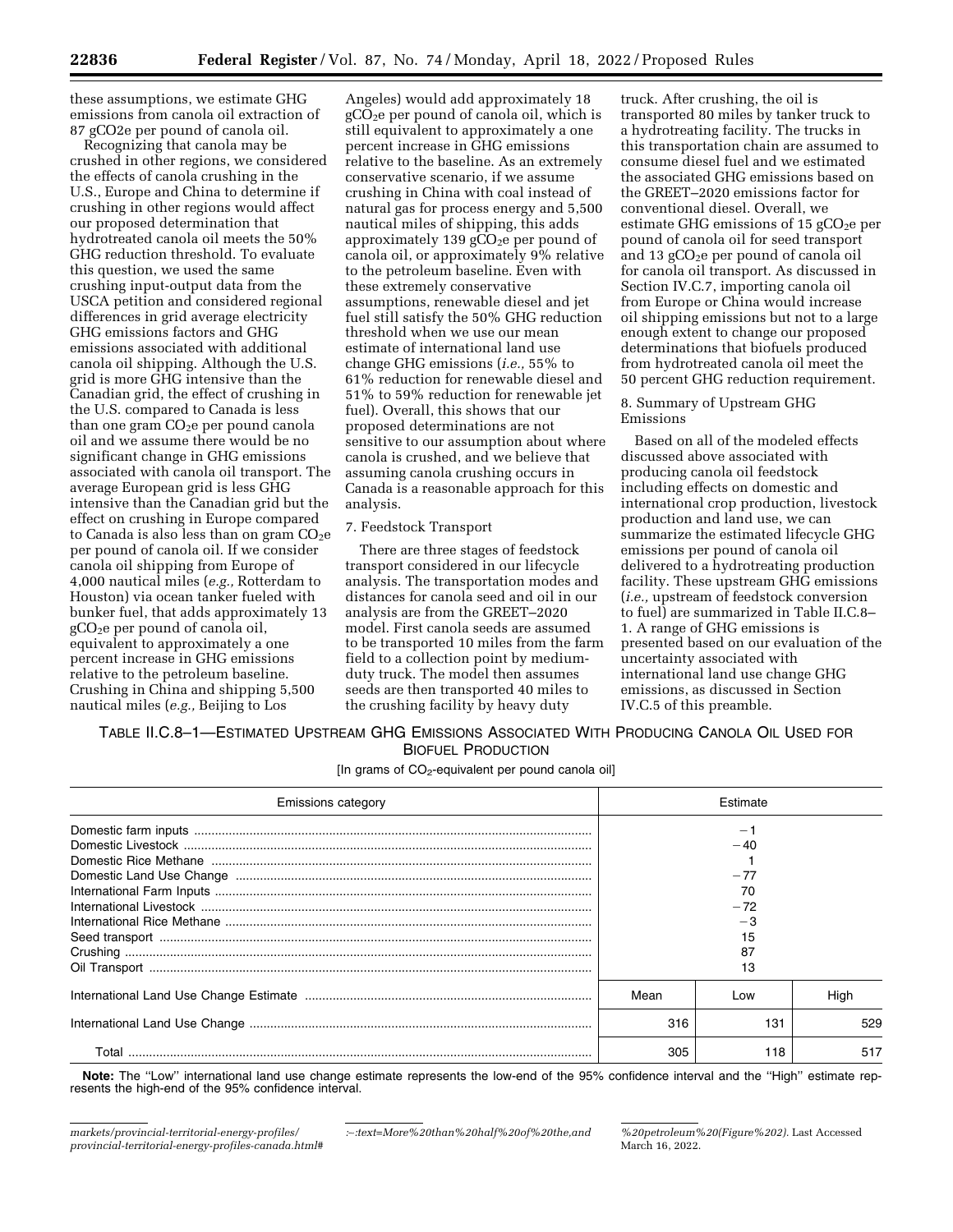## 9. Fuel Production

Canola oil is converted to renewable diesel, jet fuel, naphtha, and LPG through a hydrotreating process, also sometimes referred to as hydroprocessing. The renewable diesel may also be used as heating oil, although this is unlikely based on recent market conditions such as strong demand for renewable diesel to satisfy low carbon fuel standards in California, Oregon and Washington.62 The process consists of catalytic reactions in the presence of hydrogen. The steps in a typical hydrotreating process often include a combination of hydrogenation, hydro-deoxygenation, decarboxylation and decarbonylation. The primary output of hydrotreating is renewable diesel, with estimates ranging from approximately 75 to 100 percent of the output based on the data sources discussed later in this proposal. Other outputs include jet fuel, naphtha, LPG, and propane. Hydrotreating facilities can process a wide range of vegetable oil feedstocks without significant operational changes.

The hydrotreating process can be configured to maximize renewable jet fuel output instead of renewable diesel, but this requires additional hydrogen and other energy inputs. To maximize jet fuel output, the renewable diesel is subjected to additional refining, namely hydro-isomerization and hydrocracking. These processes involve the addition of more hydrogen to crack the longer carbon chain length diesel to shorter length jet fuel. Essentially, the diesel is cracked to produce jet fuel and naphtha. Overall, maximizing hydrotreating processes for jet fuel output results in higher production costs and GHG emissions per gallon relative to processes that are maximized for diesel output.63 As described later in this proposal, these effects are considered in our analysis.

Several hydrotreating pathways have been evaluated and approved under the RFS program. In the March 2010 RFS2 rule, we approved multiple pathways for renewable diesel produced from hydrotreated vegetable oils and biogenic waste fats, oils, and greases (FOG) as meeting the 50 percent GHG reduction

requirement to qualify as biomass-based diesel and advanced biofuel. In the 2013 Pathways I rule (78 FR 14190), we evaluated renewable diesel from camelina oil and reported the GHG emissions associated with the hydrotreating process used to convert the camelina oil to renewable diesel. That analysis relied on data published in Pearlson et al. (2013), a study that modeled the emissions and fuel production costs associated with of a commercial scale hydrotreating process.64 We also used the Pearlson et al. (2013) data in our analysis of hydrotreating for the 2018 distillers sorghum oil rule (83 FR 37735).

In addition to evaluating generally applicable hydrotreating pathways, we have approved several facility-specific pathways for hydrotreating facilities. For the facility-specific analyses, we relied on data from the individual facilities, submitted under claims of CBI on their energy use and fuel yields. In October 2013, we approved a facilityspecific petition for renewable LPG and naphtha co-products produced from distillers' corn oil at Diamond Green Diesel's hydrotreating facility in Louisiana.65 In 2017 and 2018, we also approved pathways for LPG and naphtha produced from distillers' corn oil and waste FOG at Renewable Energy Group's hydrotreating facility in Louisiana.66 In July 2021, we approved a facility specific pathway for jointly filed petition from Koole and Neste for renewable diesel and jet fuel produced from waste FOG.67 We have also received additional facility-specific petitions for hydrotreating processes that are currently under review. In total, we have received hydrotreating data, claimed as CBI, from five different facilities through the petition process

66EPA (2017). ''Evaluation of Renewable Energy Group, Inc. Request for Fuel Pathway Determination under the RFS Program'' April 13, 2017. *[https://www.epa.gov/renewable-fuel](https://www.epa.gov/renewable-fuel-standard-program/reg-geismar-approval)[standard-program/reg-geismar-approval.](https://www.epa.gov/renewable-fuel-standard-program/reg-geismar-approval)* Last Accessed March 16, 2022. EPA (2018). ''Renewable Energy Group, Inc. Fuel Pathway Determination under the RFS Program'' February 23, 2018. *[https://](https://www.epa.gov/renewable-fuel-standard-program/reg-geismar-approval-0) [www.epa.gov/renewable-fuel-standard-program/](https://www.epa.gov/renewable-fuel-standard-program/reg-geismar-approval-0) [reg-geismar-approval-0.](https://www.epa.gov/renewable-fuel-standard-program/reg-geismar-approval-0)* Last Accessed March 16, 2022.

67EPA. (2021). ''Koole-Neste Fuel Pathway Determination under the RFS Program.'' Office of Transportation and Air Quality. July 12, 2021. *[https://www.epa.gov/system/files/documents/2021-](https://www.epa.gov/system/files/documents/2021-08/koole-neste-deter-ltr-2021-07-12.pdf)  [08/koole-neste-deter-ltr-2021-07-12.pdf.](https://www.epa.gov/system/files/documents/2021-08/koole-neste-deter-ltr-2021-07-12.pdf)* Last Accessed March 16, 2022.

for new RFS pathways at 40 CFR 80.1416.

We estimated hydrotreating GHG emissions based on 12 sources of vegetable oil hydrotreating input-output data. Eight of the modeled processes primarily produce renewable diesel with co-products, varying by process, of naphtha, LPG, and jet fuel. Four of the modeled processes are configured to maximize jet fuel output with coproducts, varying by process, of renewable diesel, naphtha, and LPG.

The eight data sources for hydrotreating processes that primarily produce renewable diesel include Pearlson et al. (2013), GREET–2021, aggregated data provided by the California Air Resources Board (CARB), and five facilities that submitted data under claims of CBI pursuant to the petition process. As mentioned above, Pearlson et al. (2013) is a peer-reviewed study that modeled a commercial scale hydrotreating process. The renewable diesel production data have been updated in the GREET–2021 model with operational data from 2018 and 2019 from a survey of domestic renewable diesel producers conducted by Argonne National Laboratory and the National Biodiesel Board.68 The CARB provided data are the average inputs and outputs associated with the hydrotreating processes used to produce renewable diesel for use under the California Low Carbon Fuel Standard Program, as of June 2021. The data for five hydrotreating facilities submitted through new pathway petitions and claimed as CBI were submitted between 2018 and 2020.

The four data sources used to model hydrotreating processes configured to maximize jet fuel output are Pearlson et al. (2013), GREET–2021 and two from an analysis published by the International Civil Aviation Organization (ICAO) in 2021. The first data source is the ''maximum jet fuel'' scenario from Pearlson et al. (2013). The data in GREET–2021 for renewable jet fuel production through hydrotreating is unchanged from previous versions of GREET. We also evaluated two scenarios from ICAO (2021): One that is representative of U.S. hydrotreating and one that is representative of European hydrotreating.

To estimate the GHG emissions associated with these hydrotreating processes, we used energy allocation to account for the fuel coproducts from the hydrotreating process. We estimated the total GHG emissions from the

 $^{62}\, \rm{U.S.}$  Energy Information Administration. (2021). ''U.S. renewable diesel capacity could increase due to announced and developing projects.'' July 29, 2021; U.S. Energy Information Administration. (2018). ''Renewable diesel is increasingly used to meet California's Low Carbon Fuel Standard.'' November 13, 2021.

<sup>63</sup>Wang, W.C., Tao, L., Markham, J., Zhang, Y., Tan, E., Batan, L., Warner, E., & Biddy, M. (2016). Review of Biojet Fuel Conversion Technologies. Report prepared by National Renewable Energy Laboratory.

<sup>64</sup>Pearlson, M., et al. (2013). ''A techno-economic review of hydroprocessed renewable esters and fatty acids for jet fuel production.'' Biofuels,

<sup>65</sup> EPA. (2013). "Diamond Green Diesel Request for Fuel Pathway Determination under the RFS Program.'' Office of Transportation and Air Quality. October 28, 2013. *[https://www.epa.gov/renewable](https://www.epa.gov/renewable-fuel-standard-program/diamond-green-diesel-llc-approval)[fuel-standard-program/diamond-green-diesel-llc](https://www.epa.gov/renewable-fuel-standard-program/diamond-green-diesel-llc-approval)[approval.](https://www.epa.gov/renewable-fuel-standard-program/diamond-green-diesel-llc-approval)* Last Accessed March 16, 2022.

<sup>68</sup>Wang et al. 2021. ''Summary of Expansions and Updates in GREET 2021.'' October 2021. ANL/ESD–  $21/16$ .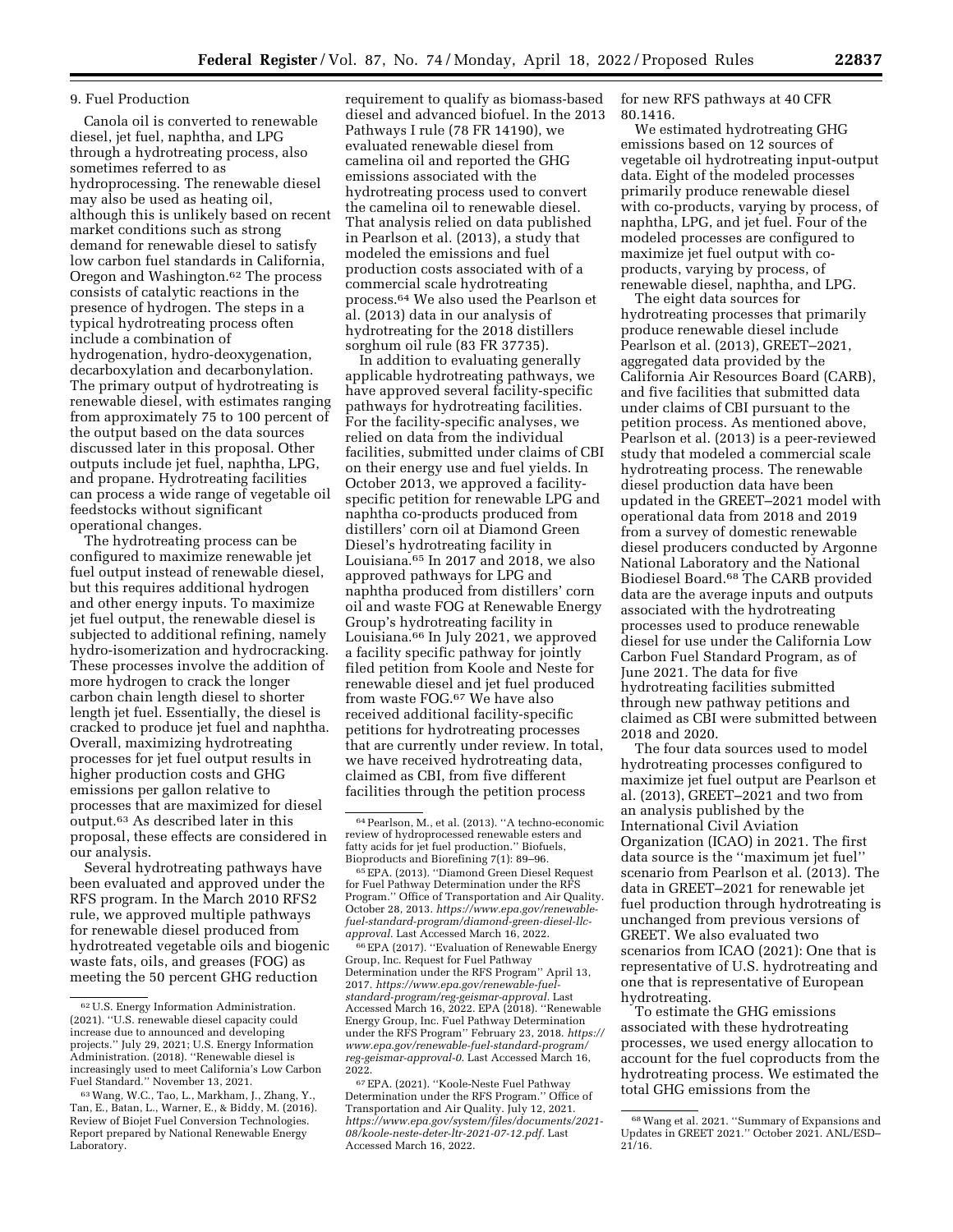hydrotreating process and allocated them to the renewable diesel, jet fuel, naphtha, LPG, and propane co-products on an energy basis. The propane is treated as a co-product in these calculations but is unlike the other coproducts because we do not expect it to be exported from the facility. For data sources that reported propane as an output, we assume that this propane is used at the facility as process fuel, and that this propane use is reflected in the input data reducing the amount of purchased natural gas. As a result of this energy allocation approach, all the coproducts are assigned equivalent emissions from the fuel production stage on a  $gCO<sub>2</sub>e$  per MJ basis. To translate energy use into GHG emissions, we used emissions factors for natural gas, electricity, and hydrogen from the GREET–2020 model representing the GHG emissions associated with the supply of these energy inputs in the U.S.<sup>69</sup>

In previous GHG analyses of hydrotreating processes, we assumed that some of the co-products (propane and in some cases LPG and naphtha) would not be used as RIN-generating fuels, and we included GHG reductions associated with these renewable coproducts displacing the use of equivalent conventional fuels.70 In contrast, the analysis for this proposed rule does not include GHG reductions associated with hydrotreating coproducts displacing other fuels. Instead, we use energy allocation for all the coproducts. We are taking this approach for four reasons. One, the USCA petition requests RIN eligibility for all of the coproducts except propane, so propane is the only co-product for which a displacement approach would be considered. Second, we believe that using energy allocation for all of the coproducts, including propane, provides a reasonably conservative estimate (*i.e.,*  tends to result in higher GHG estimates). Third, using energy allocation for coproducts the estimates do not depend on which co-products generate RINs, which is subject to change based on market and regulatory conditions. Fourth, we also note that the energy allocation approach results in GHG estimates that are more consistent across

facilities compared to the displacement approach due to the variation in coproduct outputs across facilities. As an illustrative example of how much this assumption influences the estimates, if we assumed the propane co-product displaces natural gas the fuel production emissions for renewable diesel would decrease by an average of 2.1 gCO<sub>2</sub>e per MJ, and up to  $5.9$  gCO<sub>2</sub>e per MJ, relative to the estimates in Table II.C.9–1 that are based on energy allocation for propane. For renewable jet fuel, the same displacement approach for propane co-product would reduce fuel production emissions by an average of 3 gCO<sub>2</sub>e per MJ, and up to 4.7 gCO<sub>2</sub>e per MJ, relative to the estimates in Table II.C.9–2 that are based on energy allocation for propane. We request comment on the use of energy allocation to evaluate co-products from hydrotreating processes.

Hydrogen is major energy input to hydrotreating processes. We used the GREET–2020 emissions factor representing hydrogen produced from natural gas through a stream methane reforming process at central plants. Central plants are large hydrogen production facilities that produce greater than 50,000 kilograms of hydrogen per day.71 This is a conservative choice as GREET has lower GHG estimates for other sources of hydrogen. We believe this choice is reasonable and appropriate for this analysis as the proposed pathway would be available to renewable diesel plants irrespective of their hydrogen sources.

The estimated lifecycle GHG emissions associated with hydrotreating processes that primarily produce renewable diesel are summarized in Table II.C.9–1. As shown in the table, the highest and lowest estimates are based on data from two of the facilityspecific petitions. The estimates based on data from Pearlson et al. (2013), GREET–2021 and CARB are within 1.2 gCO2e/MJ of each other and between the estimates for individual facilities.

TABLE II.C.9–1—GHG EMISSIONS AS-SOCIATED WITH RENEWABLE DIESEL PRODUCTION VIA HYDROTREATING

[In grams of CO<sub>2</sub> equivalent per MJ]

| Hydrotreating data source | Estimate |
|---------------------------|----------|
| Pearlson et al. (2013)    | 10.8     |
| GREET-2021                | 11.8     |
| CARB (2021)               | 12.0     |
|                           | 15.0     |
|                           | 10.4     |

71U.S. Department of Energy. ''The Hydrogen Analysis (H2A) Project.'' *[https://](https://www.hydrogen.energy.gov/h2a_analysis.html)*

*[www.hydrogen.energy.gov/h2a](https://www.hydrogen.energy.gov/h2a_analysis.html)*\_*analysis.html.* Last accessed March 16, 2022.

# TABLE II.C.9–1—GHG EMISSIONS AS-SOCIATED WITH RENEWABLE DIESEL PRODUCTION VIA HYDROTREATING-Continued

[In grams of CO<sub>2</sub> equivalent per MJ]

| Hydrotreating data source | Estimate      |  |
|---------------------------|---------------|--|
|                           | 13.7          |  |
|                           | 10.9          |  |
|                           | 14.4          |  |
|                           | $10.4 - 15.0$ |  |

The estimated lifecycle GHG emissions associated with hydrotreating processes configured to maximize jet fuel output are summarized in Table II.C.9–2. The estimate based on GREET– 2021 is significantly greater than the other sources because it includes greater natural gas and hydrogen use per unit of jet fuel output.

## TABLE II.C.9–2—GHG EMISSIONS AS-SOCIATED WITH RENEWABLE JET FUEL PRODUCTION VIA HYDROTREATING

[In grams of CO<sub>2</sub> equivalent per MJ]

| Hydrotreating data source                                                                        | Estimate                                      |
|--------------------------------------------------------------------------------------------------|-----------------------------------------------|
| Pearlson et al. (2013) Maximized<br>ICAO (2021) EU Jet<br>ICAO (2021) U.S. Jet<br>GREET-2021 Jet | 12.9<br>14.7<br>12.7<br>20.7<br>$12.7 - 20.7$ |
|                                                                                                  |                                               |

Based on the analysis and data sources discussed above, we estimate the GHG emissions associated with the hydrotreating stage range from 10.4 to 15.0  $gCO<sub>2</sub>e/M$ ] for renewable diesel and 12.7 to 20.7  $gCO<sub>2</sub>e/M$  for jet fuel. As discussed in Section III, we consider the full range of hydrotreating GHG estimates in this proposal to approve these canola oil-based biofuel pathways.

### 10. Fuel Distribution

We estimated the GHG emissions associated with transporting the renewable diesel, jet fuel, naphtha, and LPG products to end users based on transportation and distribution data in GREET–2020. The renewable diesel and jet fuel are assumed to be transported by truck, rail, and barge. The naphtha and LPG are assumed to be transported primarily by pipeline and rail. The fuel distribution GHG estimates are 0.4 gCO2e/MJ for renewable diesel and jet fuel and  $0.6$  gCO<sub>2</sub>e/MJ for renewable naphtha and LPG.

## 11. Fuel Use

For this analysis, we applied non- $CO<sub>2</sub>$ fuel use GHG emissions factors from

<sup>69</sup>As discussed above, although we have evaluated the updated hydrotreating data from the GREET–2021 model, the rest of our analysis had already been conducted using emissions factors from the GREET–2020 model. We will update these emissions factors for the final rule, but we do not expect this to have a large enough impact on our estimates to affect the pathway approvals proposed in this rule.

<sup>70</sup>See for example the March 2013 Pathways I rule (78 FR 14190) and the August 2018 sorghum oil rule (83 FR 37735).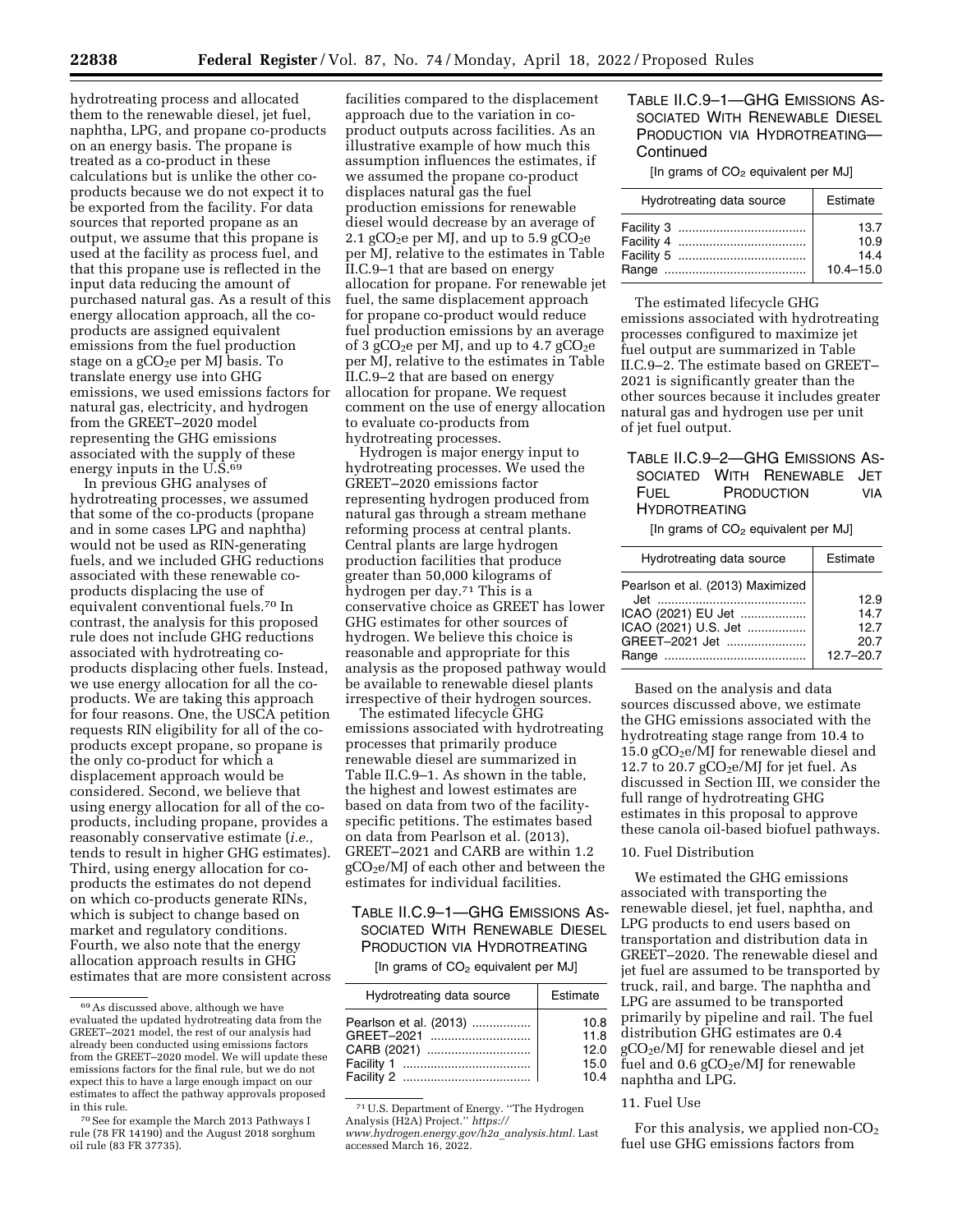GREET–2020.72 For renewable diesel, we used the factors for renewable diesel used in a compression ignition direct injection vehicle. For renewable jet fuel, we used the factors for hydrotreated renewable jet fuel consumed in a single aisle passenger aircraft. For renewable naphtha, we used the factors for renewable gasoline consumed in a spark-ignition vehicle and for LPG we used factors for a dedicated LPG vehicle. The fuel use GHG estimates are 0.9  $gCO<sub>2</sub>e/M$ ] for renewable diesel, 0.1  $gCO<sub>2</sub>e/MJ$  for renewable jet fuel, and 0.5 gCO2e/MJ for renewable naphtha and LPG.

### 12. Results of GHG Lifecycle Analysis

Table II.C.12–1 reports our estimates of the lifecycle GHG emissions associated with renewable diesel

produced from canola oil through a hydrotreating process, and the corresponding percent reduction relative to the petroleum baseline. Three sets of estimates are presented for canola oil renewable diesel. The emissions categories are aggregated to simplify the presentation of the table. Domestic and international agricultural emissions include emissions associated with changes in crop and livestock production. Feedstock processing (*i.e.,*  canola seed crushing) and feedstock seed and oil transport emissions are reported together. Downstream and use includes emissions from fuel distribution and fuel use. Land use change emissions include emissions from domestic and international land use changes.

Our evaluation considers uncertainty in international land use change emissions based on the methodology used for the March 2010 RFS2 rule. The table includes a range of land use change estimates based on our analysis of this uncertainty. The first column includes results based on our average estimate of international land use change GHG emissions. We also report results for the low and high ends of our 95 percent confidence interval for international land use change emissions. Ranges for domestic agriculture, international agriculture, feedstock transport and crushing, and fuel production are based on estimated ranges in the yield of finished fuel (in MJ of fuel produced per pound of canola oil feedstock).

## TABLE II.C.12–1—LIFECYCLE GHG EMISSIONS ASSOCIATED WITH RENEWABLE DIESEL PRODUCED FROM CANOLA OIL THROUGH A HYDROTREATING PROCESS

[In grams of CO<sub>2</sub> equivalent per MJ]

| Emissions category | 2005 Diesel<br>baseline | Canola oil renewable diesel                                                 |                                                     |                                            |  |
|--------------------|-------------------------|-----------------------------------------------------------------------------|-----------------------------------------------------|--------------------------------------------|--|
|                    | 18<br>75                | $-2.5$ to $-2.2$<br>$-0.33$ to $-0.28$<br>6.2 to 7.3<br>10.4 to 15.0<br>1.3 |                                                     |                                            |  |
|                    |                         | Mean                                                                        | Low                                                 | High                                       |  |
|                    | <u>  </u><br>93         | 13.0 to 15.2<br>28.9 to 34<br>63% to 69%                                    | $3.0 \text{ to } 3.5$<br>18.6 to 23.4<br>75% to 80% | 24.6 to 28.7<br>40.7 to 46.4<br>50% to 56% |  |

In many cases, when vegetable oils are hydrotreated to produce renewable diesel, there are co-product outputs of naphtha, LPG, and jet fuel. The GHG estimates for these co-product fuels

differ slightly from the renewable diesel estimates presented in the table above based on differences in how they are transported to end users and end use emissions. The results for naphtha and

LPG, based on the mean international land use change estimates, are summarized in Table II.C.12–2.

# TABLE II.C.12–2—LIFECYCLE GHG EMISSIONS ASSOCIATED WITH NAPHTHA AND LPG PRODUCED FROM CANOLA OIL THROUGH A HYDROTREATING PROCESS

[In grams of CO<sub>2</sub> equivalent per MJ]

|                                        | Naphtha      | ∟PG.         |
|----------------------------------------|--------------|--------------|
|                                        | 28.7 to 33.9 | 28.7 to 33.9 |
| Percent Reduction Relative to Baseline | 64% to 69%   | 63% to 69%   |

We do not present separate results of heating oil as it is not reported as an output for any of the hydrotreating processes evaluated. However, renewable diesel could be used as heating oil if market conditions change substantially. The GHG emissions associated with heating oil are therefore very similar to renewable diesel, although there may be small differences in GHG emissions associated with fuel distribution and use.

As discussed above, canola oil hydrotreating processes that are set up to maximize jet fuel output require more processing and hydrogen, resulting in greater lifecycle GHG emissions. For example, our lifecycle GHG estimates

<sup>72</sup>Following the methodology developed for the March 2010 RFS2 rule after notice, public comment, and peer review, the carbon in the finished fuel derived from renewable biomass is treated as biologically derived carbon originating

from the atmosphere. In the context of a full lifecycle analysis, the uptake of this carbon from the atmosphere by the renewable biomass and the CO<sub>2</sub> emissions from combusting it cancel each other out. Therefore, instead of presenting both the carbon

uptake and tailpipe  $CO<sub>2</sub>$  emissions, we leave both out of the results. Note that our analysis also accounts for all significant indirect emissions, such as from land use changes, meaning we do not simply assume that biofuels are ''carbon neutral.''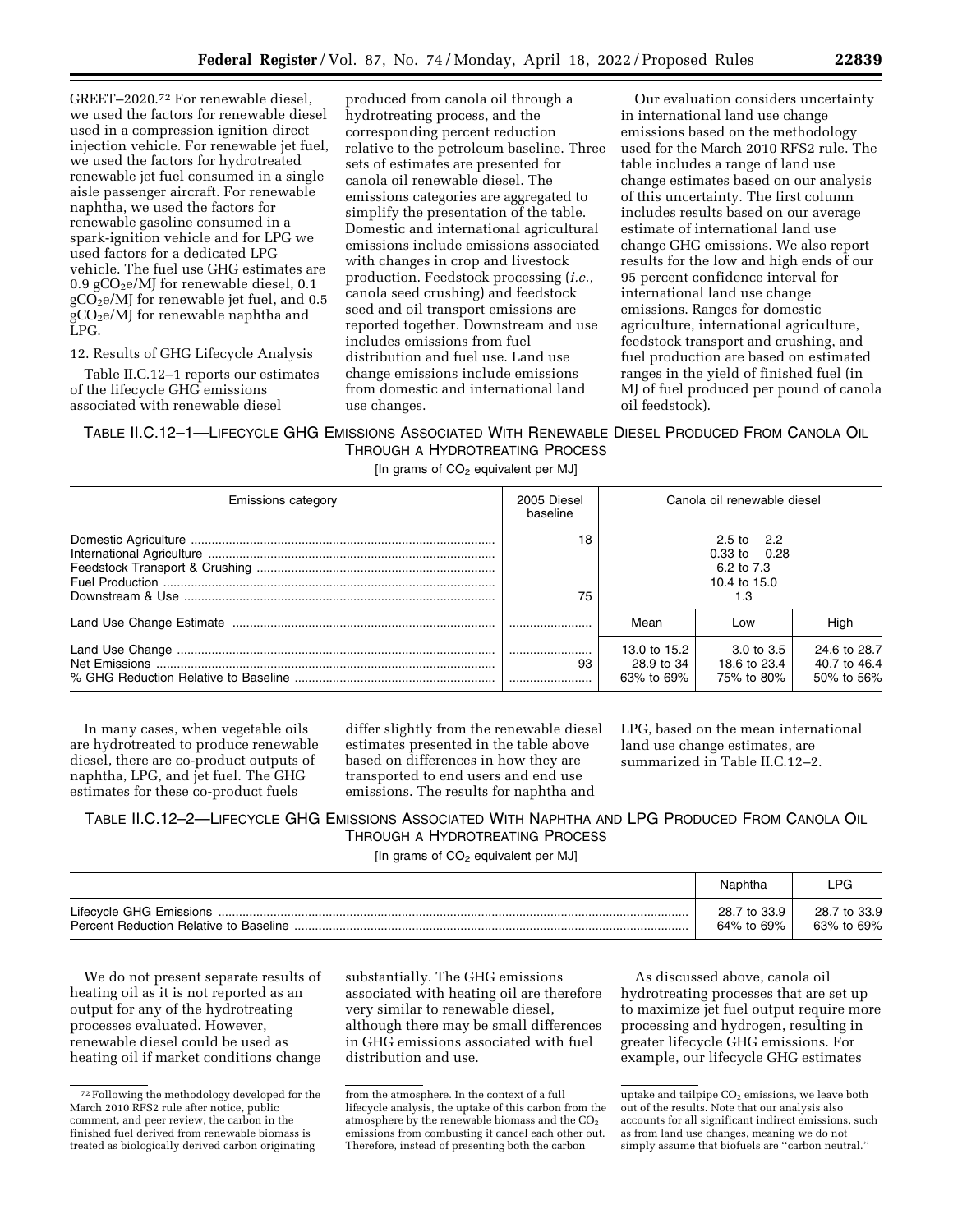using hydrotreating input-output data from GREET-2021 are  $31.0 \text{ gCO}_2\text{e/M}$ for renewable diesel and  $38.2$  gCO<sub>2</sub>e/MJ for renewable jet fuel, and our estimates

based on hydrotreating data from Pearlson et al. (2013) are 29.5  $gCO<sub>2</sub>e/MJ$ for renewable diesel and  $30.5 \text{ gCO}_2\text{e/M}$ for renewable jet fuel. The range of

lifecycle GHG estimates for canola oil renewable jet fuel are reported in Table II.C.12–3.

# TABLE II.C.12–3—LIFECYCLE GHG EMISSIONS ASSOCIATED WITH RENEWABLE JET FUEL PRODUCED FROM CANOLA OIL THROUGH A HYDROTREATING PROCESS

[In grams of  $CO<sub>2</sub>$  equivalent per MJ]

| <b>Emissions category</b> | 2005 Diesel<br>baseline | Canola oil renewable jet fuel                                               |                                                   |                                            |
|---------------------------|-------------------------|-----------------------------------------------------------------------------|---------------------------------------------------|--------------------------------------------|
|                           | 18<br>75                | $-2.4$ to $-2.2$<br>$-0.31$ to $-0.28$<br>6.3 to 7.0<br>12.7 to 20.7<br>0.5 |                                                   |                                            |
|                           |                         | Mean                                                                        | Low                                               | High                                       |
|                           | 93                      | 13.2 to 14.5<br>30.5 to 38.2<br>59% to 67%                                  | $3.0 \text{ to } 3.3$<br>20.2 to 28<br>70% to 78% | 24.9 to 27.5<br>42.2 to 49.9<br>46% to 54% |

## **III. Consideration of Lifecycle Analysis Results**

We evaluated the lifecycle GHG emission associated with renewable diesel, jet fuel, naphtha and LPG produced from canola oil through a hydrotreating process. The purpose of this analysis was to determine whether these fuel pathways satisfy the statutory 50 percent GHG reduction threshold under the RFS program for advanced biofuel and biomass-based diesel. Our approach to considering the lifecycle GHG estimates for purposes of threshold determinations is consistent with the ''weight of evidence'' approach that we used for the March 2010 RFS2 rule. In the preamble to the March 2010 RFS2 rule we said, ''because of the inherent uncertainty and the state of the evolving science on this issue, EPA is basing its GHG threshold compliance determinations for this rule on an approach that considers the weight of evidence currently available.'' 75 FR 14785. In this section we consider the weight of the evidence and propose to make threshold determinations on this basis.

Based on the range of lifecycle GHG emissions estimates presented above, the weight of available evidence, and our technical judgments, we propose to find that all the pathways evaluated would meet the 50 percent GHG reduction threshold required for advanced biofuel and biomass-based diesel. Our evaluation considers variability in hydrotreating processes and uncertainty in land use change emissions.

When we consider the mean land use change GHG estimates, the entire range of GHG reduction results exceeds the 50

percent GHG reduction requirement for all of the pathways evaluated. When we consider the high-end of the 95-percent confidence interval for international land use change GHG emissions and the hydrotreating process data with the highest GHG emissions, all the pathways evaluated except for jet fuel still exceed the 50 percent GHG reduction threshold. Thus, based on the range of estimated GHG reduction results and the weight of available evidence, we judge that there is a reasonable basis to be confident that the 50% GHG reduction threshold will be achieved for renewable diesel, naphtha and LPG produced from canola oil through a hydrotreating process.

When we consider the high-end of the 95-percent confidence interval for international land use change GHG emissions and the hydrotreating process data with the highest GHG emissions, we estimate that jet fuel produced from canola oil results in a 46 percent reduction relative to the petroleum baseline. That is, the entire range of lifecycle GHG estimates for jet fuel does not exceed the 50 percent threshold. We follow the approach taken in the March 2010 RFS2 rule for considering such information for purposes of proposing a threshold determination for jet fuel produced from canola oil. In that rule we said, ''In making the threshold determinations for this rule, EPA weighed all of the evidence available to it, while placing the greatest weight on the best estimate value for the base yield scenario. In those cases where the best estimate for the potentially conservative base yield scenario exceeds the reduction threshold, EPA judges that there is a good basis to be confident that

the threshold will be achieved and is determining that the bio-fuel pathway complies with the applicable threshold. To the extent the midpoint of the scenarios analyzed lies further above a threshold for a particular biofuel pathway, we have increasingly greater confidence that the biofuel exceeds the threshold.'' 75 FR 14785.

When we consider our mean estimates of international land use change GHG emissions, the estimated range of GHG reductions for canola oilbased jet fuel produced through hydrotreating is a 59% to 67% GHG reduction relative to the petroleum baseline. Given that this range, which is already based on reasonably conservative assumptions, exceeds the 50% GHG reduction threshold, and considering the weight of evidence across all the available results, we judge that there is a reasonable basis to be confident that the 50% GHG reduction threshold will be achieved for canola oil jet fuel produced through a hydrotreating process.

Based on the evaluation and results described above, we propose to add ''Canola/Rapeseed oil'' to the Feedstock columns in rows G and I of table 1 to 40 CFR 80.1426. This addition to row G would make renewable diesel, jet fuel, and heating oil produced through a hydrotreating process eligible for biomass-based diesel (D-code 4) RINs if the hydrotreating process does not coprocess renewable biomass and petroleum. This addition to row I would make naphtha and LPG produced from canola oil through a hydrotreating process eligible for advanced biofuel (Dcode 5) RINs. The RFS regulatory definition of biomass-based diesel at 40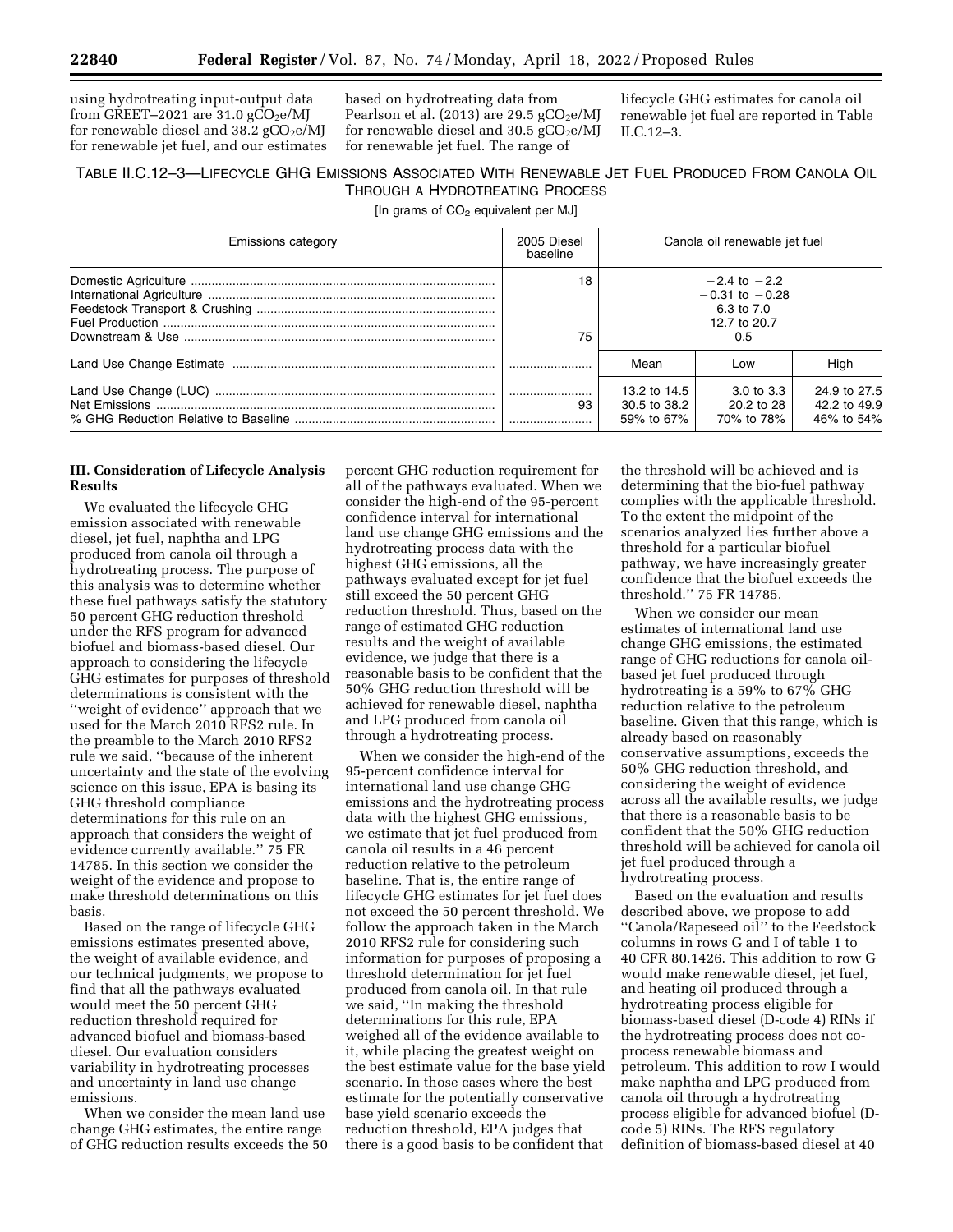CFR 80.1401 excludes naphtha and LPG.

The GHG estimates reported in Section II.C.12 of this preamble are based on our evaluation of standalone hydrotreating processes that process only vegetable oil. While there is substantial hydrotreating capacity at refineries that is potentially suitable for co-processing canola oil or other vegetable oils with petroleum, there is currently relatively little production or detailed input-output data for coprocessing vegetable oil and petroleum in hydrotreating units.73 For example, a co-processing module was added to GREET for the first time with the release of GREET–2021, but it currently contains ''placeholder parametric assumptions'' that Argonne National Laboratory is planning to replace after additional research.74 The information that is available suggests that coprocessing vegetable oil in hydrotreating units will require relatively minor adjustments compared to hydrotreating units that do not co-process with petroleum. There are also very few lifecycle GHG estimates of this process in peer-reviewed journals. The one study we found in the literature evaluated a hydrotreating unit of a Colombian refinery with four different feed rates of soybean oil (8.1 to 12.5 percent by mass) and reported similar input-output ratios as the standalone processes evaluated above in terms of hydrogen input, natural gas input, and fuel outputs per pound of feed.75 Given that the large majority of our GHG reduction estimates significantly exceed the 50 percent reduction threshold for biofuels produced from canola oil hydrotreated without co-processing (see Section II.C.12 of this preamble), we believe our estimates support a finding that canola oil-based fuels from hydrotreating processes that co-process canola oil with petroleum also meet the 50 percent threshold. Thus, we propose to add ''Canola/Rapeseed oil to the feedstock column of row H in table 1 to 40 CFR 80.1426, which would make, if

finalized, renewable diesel, jet fuel, naphtha, LPG and heating oil produced from canola oil through a hydrotreating process that includes co-processing with petroleum eligible for advanced biofuel (D-code 5) RINs. Note that based on the definition of biomass-based diesel at CAA 211(o), fuels produced through coprocessing renewable biomass and petroleum do not qualify as biomassbased diesel, but these fuels may qualify as advanced biofuels if they meet the GHG reduction and other statutory requirements. We request data and information on producing renewable fuel through hydrotreating processes that co-process canola oil and petroleum. We request comments on our proposal to make these co-processed fuels eligible for advanced biofuel (Dcode 5) RINs.

### **IV. Summary**

Based on our GHG lifecycle evaluation described above, we propose to find that renewable diesel, jet fuel, naphtha, LPG, and heating oil produced from canola oil via a hydrotreating process meet the 50 percent GHG reduction threshold. This finding would support a determination that renewable diesel, jet fuel and heating oil produced from canola oil are eligible for biomassbased diesel (D-code 4) RINs if they are produced through a hydrotreating process that does not co-process renewable biomass and petroleum, and for advanced biofuel (D-code 5) RINs if they are produced through a process that does co-process renewable biomass and petroleum. This finding would also support a determination that naphtha and LPG production from canola oil through a hydrotreating process are eligible for advanced biofuel (D-code 5) RINs. EPA requests comment on these proposed pathways.

#### **V. Statutory & Executive Order Reviews**

Additional information about these statutes and Executive Orders can be found at *[https://www.epa.gov/laws](https://www.epa.gov/laws-regulations/laws-and-executive-orders)[regulations/laws-and-executive-orders.](https://www.epa.gov/laws-regulations/laws-and-executive-orders)* 

## *A. Executive Order 12866: Regulatory Planning and Review and Executive Order 13563: Improving Regulation and Regulatory Review*

This proposed action is a significant regulatory action that was submitted to the Office of Management and Budget (OMB) for review. Any changes made in response to OMB recommendations have been documented in the docket. The GHG lifecycle analysis conducted for this proposed determination, ''Renewable Fuel Standard Program: Canola Oil Pathways to Renewable Diesel, Jet Fuel, Naphtha, Liquefied

Petroleum Gas and Heating Oil,'' is available in the docket.

## *B. Paperwork Reduction Act (PRA)*

This proposed action would not impose any new information collection burden under the PRA. OMB has previously approved the information collection activities contained in the existing regulations and has assigned OMB control number 2060–0725. This proposed action would create new pathways by which to generate RINs for renewable fuels under the RFS program but creates no new information collection requirements for these additional pathways.

### *C. Regulatory Flexibility Act (RFA)*

I certify that this proposed action would not have a significant economic impact on a substantial number of small entities under the RFA. In making this determination, EPA concludes that the impact of concern for this proposed rule is any significant adverse economic impact on small entities and that the agency is certifying that this proposed rule would not have a significant economic impact on a substantial number of small entities if the proposed rule would have no net burden. This proposed rule would enable canola oil producers and producers of biofuels from canola oil to participate in the RFS program, see CAA section 211(o), if they choose to do so to obtain economic benefits. We have therefore concluded that this proposed action would have no net regulatory burden for all directly regulated small entities.

## *D. Unfunded Mandates Reform Act (UMRA)*

This proposed action does not contain an unfunded mandate of \$100 million or more as described in UMRA, 2 U.S.C. 1531–1538, and would not significantly or uniquely affect small governments. The proposed action would impose no enforceable duty on any state, local or tribal governments or the private sector.

### *E. Executive Order 13132: Federalism*

This proposed action does not have federalism implications. It would not have substantial direct effects on the states, on the relationship between the national government and the states, or on the distribution of power and responsibilities among the various levels of government.

## *F. Executive Order 13175: Consultation and Coordination With Indian Tribal Governments*

This proposed action does not have tribal implications as specified in Executive Order 13175. This proposed

<sup>73</sup>Freeman, C.J., et al. (2013). Initial assessment of US refineries for purposes of potential bio-based oil insertions, Pacific Northwest National Lab. (PNNL), Richland, WA; van Dyk, S., et al. (2019). ''Potential synergies of drop-in biofuel production with further co-processing at oil refineries. Biofuels, Bioproducts and Biorefining 13(3): 760– 775; Bezergianni, S., et al. (2018). ''Refinery coprocessing of renewable feeds.'' Progress in Energy and Combustion Science 68: 29–64.

<sup>74</sup>ANL (2021). Summary of Expansions and Updates in GREET 2021, Energy Systems Division: 58.

<sup>&</sup>lt;sup>75</sup> Garraín, D., et al. (2014). "Well-to-Tank environmental analysis of a renewable diesel fuel from vegetable oil through co-processing in a hydrotreatment unit.'' Biomass and Bioenergy 63: 239–249.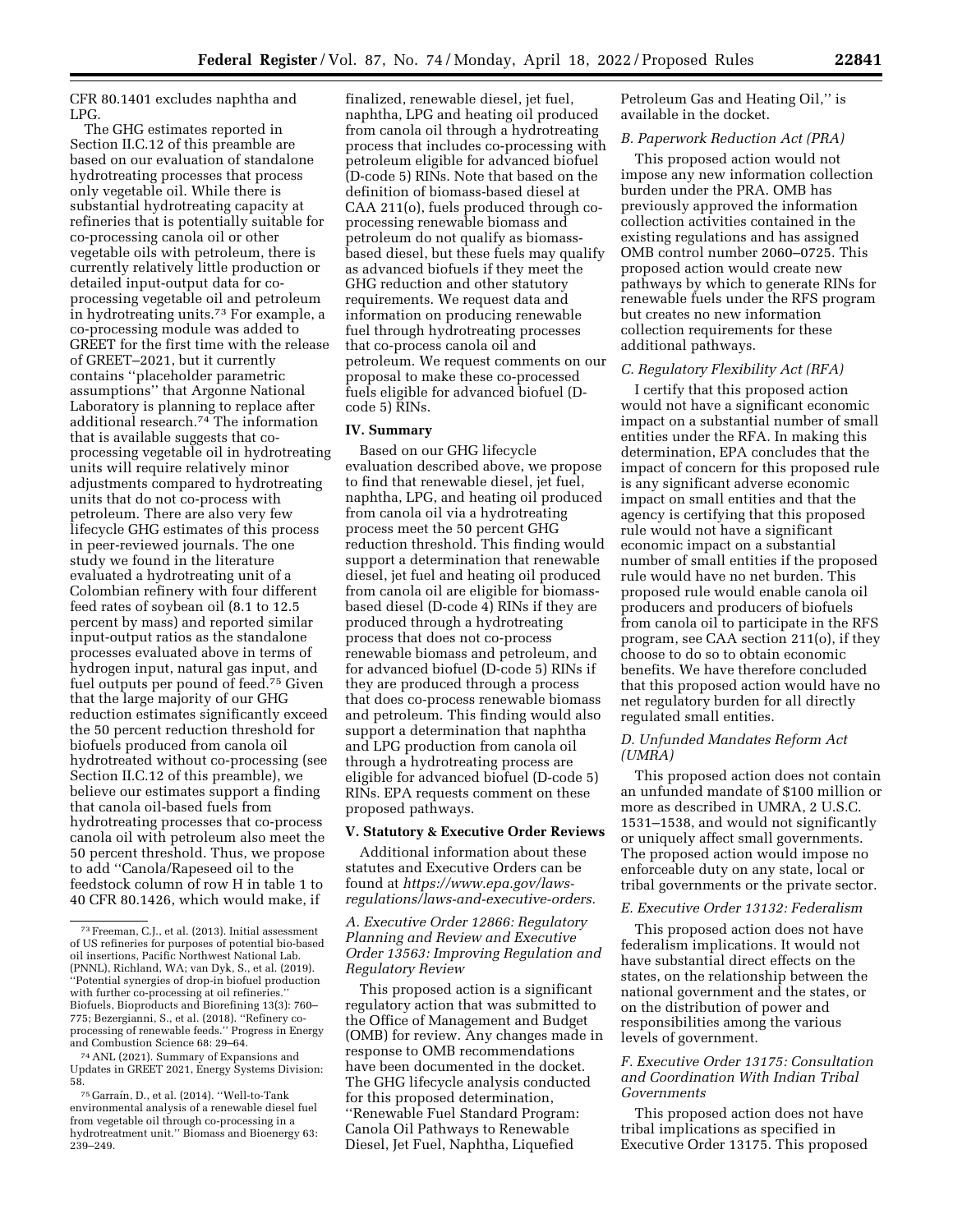rule would affect only producers of canola oil and producers of biofuels made from canola oil. Thus, Executive Order 13175 does not apply to this proposed action.

### *G. Executive Order 13045: Protection of Children From Environmental Health and Safety Risks*

The EPA interprets Executive Order 13045 as applying only to those regulatory actions that concern environmental health or safety risks that the EPA has reason to believe may disproportionately affect children, per the definition of ''covered regulatory action'' in section 2–202 of the Executive order. This proposed action is not subject to Executive Order 13045 because it does not concern an environmental health risk or safety risk.

## *H. Executive Order 13211: Actions Concerning Regulations That Significantly Affect Energy Supply, Distribution, or Use*

This proposed action is not a ''significant energy action'' because it is not likely to have a significant adverse effect on the supply, distribution or use of energy. This proposed rule would enable canola oil producers and producers of biofuels from canola oil to participate in the RFS program, see CAA section 211(o), if they choose to do so. This may create additional supplies of energy, potentially leading to positive impacts on the energy system. This proposed rule would create no new burdens on the distribution or use of energy.

### *I. National Technology Transfer and Advancement Act (NTTAA)*

This rulemaking does not involve technical standards.

*J. Executive Order 12898: Federal Actions To Address Environmental Justice in Minority Populations and Low-Income Populations* 

The EPA believes that this proposed action is not subject to Executive Order

12898 (59 FR 7629, February 16, 1994) because it does not establish an environmental health or safety standard. This proposed rule would give renewable fuel producers the ability to generate credits under the RFS program for the production of specified biofuels from canola oil. This proposed rule does not affect the level of protection provided to human health or the environment by applicable air quality standards. Future actions to set biofuel volume requirements may take into consideration the availability of this renewable fuel pathway for the production of biofuel from canola oil and thus may affect GHG emissions, air quality, water or soil quality, or fuel and food prices.76 However, this proposed action does not modify biofuel volume requirements and thus the EPA believes that the proposed rule to approve a new pathway, in and of itself, will not affect human health or the environment.

## **VI. Statutory Authority**

Statutory authority for this action comes from CAA sections 114, 208, 211, and 301.

# **List of Subjects in 40 CFR Part 80**

Environmental protection, Administrative practice and procedure, Air pollution control, Diesel fuel, Fuel additives, Gasoline, Imports, Oil imports, Petroleum, Renewable fuel.

### **Michael S. Regan,**

*Administrator.* 

For the reasons set forth in the preamble, the EPA proposes to amend 40 CFR part 80 as follows:

## **PART 80—REGULATION OF FUELS AND FUEL ADDITIVES**

■ 1. The authority citation for part 80 continues to read as follows:

**Authority:** 42 U.S.C. 7414, 7521, 7542, 7545, and 7601(a).

### **Subpart M—Renewable Fuel Standard**

 $\blacksquare$  2. Amend § 80.1401 by adding in alphabetical order the definition of ''Canola/rapeseed oil'' to read as follows:

# **§ 80.1401 Definitions.**  \* \* \* \* \*

*Canola/Rapeseed oil* means either of the following:

(1) *Canola oil* is oil from the plants *Brassica napus, Brassica rapa, Brassica juncea, Sinapis alba, or Sinapis arvensis*  which typically contains less than 2 percent erucic acid in the component fatty acids obtained.

(2) *Rapeseed oil* is the oil obtained from the plants *Brassica napus, Brassica rapa,* or *Brassica juncea.*  \* \* \* \* \*

■ 3. Amend § 80.1426 by:

■ a. Removing the text "Table 1 to this section'' wherever it appears and adding, in its place, the text ''table 1 to paragraph (f)(1) of this section'';

■ b. Removing the text "Table 1 to § 80.1426'' wherever it appears and adding, in its place, the text ''table 1 to paragraph (f)(1) of this section'';

 $\blacksquare$  c. In paragraph (f)(1), removing the text ''Tables 1 and 2 to this section'' and adding in its place the text ''tables 1 and 2 to this paragraph  $(f)(1)$ ";

■ d. Redesignating table 1 to § 80.1426 as table 1 to § 80.1426(f)(1);

■ e. In newly redesignated table 1 to  $§ 80.1426(f)(1)$ , revising the entries "G," "H," and "I";

■ f. Redesignating table 2 to § 80.1426 as table 2 to  $\S 80.1426(f)(1)$ .

The revisions read as follows:

**§ 80.1426 How are RINs generated and assigned to batches of renewable fuel?** 

\* \* \* \* \* (f) \* \* \*  $(1) * * * *$ 

### TABLE 1 TO § 80.1426(f)(1)—APPLICABLE D CODES FOR EACH FUEL PATHWAY FOR USE IN GENERATING RINS

|   | Fuel type                                     | Feedstock |  | Production process requirements                                                               |  | D-code |
|---|-----------------------------------------------|-----------|--|-----------------------------------------------------------------------------------------------|--|--------|
| G | Biodiesel, renewable<br>diesel, jet fuel, and |           |  | One of the following: Transesterification with or<br>without esterification pre-treatment, or |  | Δ      |
|   | heating oil.                                  |           |  | Hydrotreating; excludes processes that co-<br>process renewable biomass and petroleum.        |  |        |

<sup>76</sup>For a recent discussion of such potential impacts, see Chapter 8 of the Draft Regulatory

Impact Analysis for the RFS ''Proposed Volume Standards for 2020, 2021, and 2022''. EPA–HQ– OAR–2021–0324.